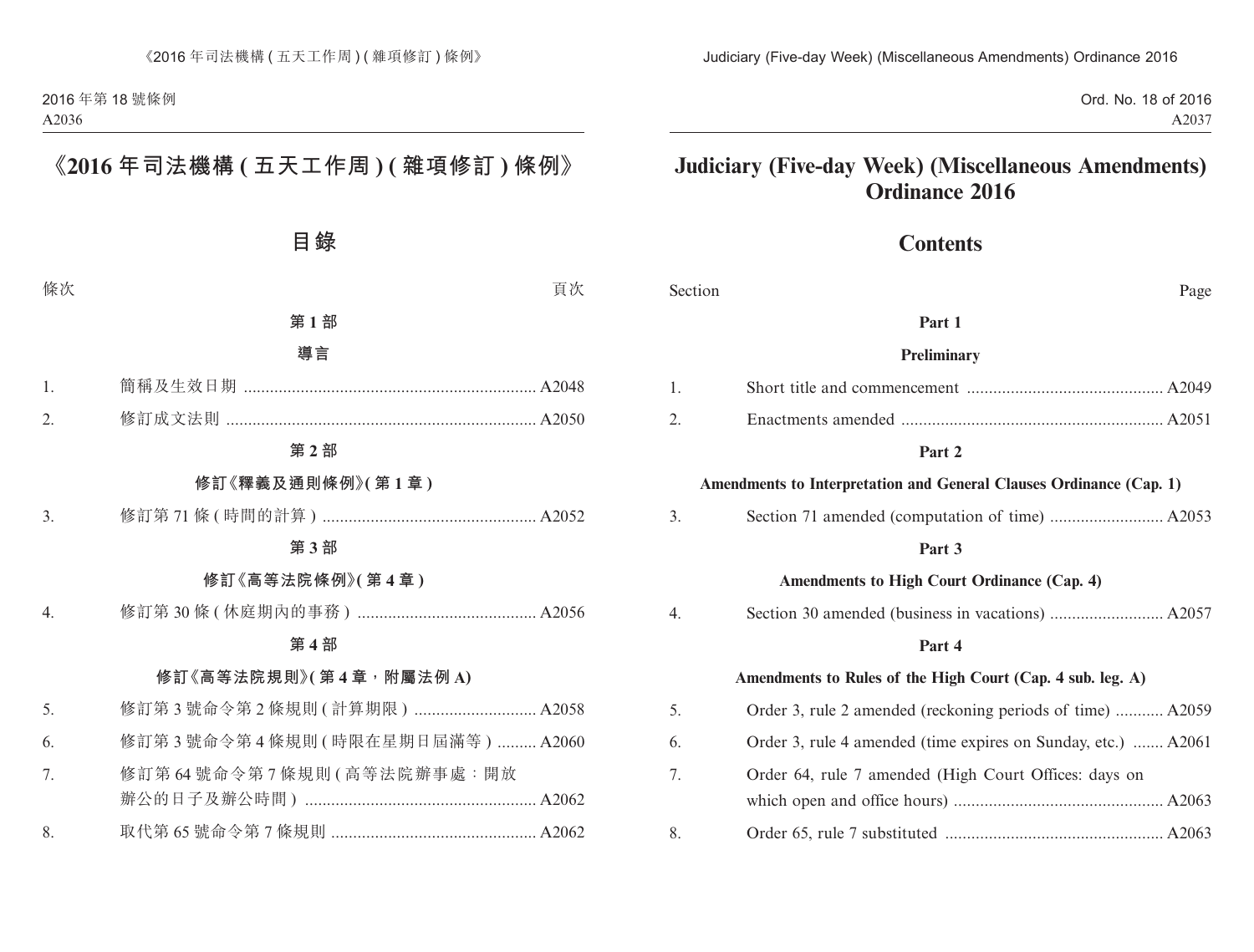| Ord. No. 18 of 2016<br>A2039                                                                        |         |
|-----------------------------------------------------------------------------------------------------|---------|
| Page                                                                                                | Section |
| 7.<br>Effect of service at certain time $(0, 65, r, 7)$ A2063                                       |         |
| Part 5                                                                                              |         |
| Amendment to Bankruptcy Ordinance (Cap. 6)                                                          |         |
|                                                                                                     |         |
| Part 6                                                                                              |         |
| Amendment to Labour Tribunal (Suitors' Funds) Rules (Cap. 25 sub. leg. D)                           |         |
| Rule 6 amended (payment out of money lodged in the                                                  |         |
|                                                                                                     |         |
| Part 7                                                                                              |         |
| <b>Amendments to Judicial Proceedings (Adjournment During Gale Warnings)</b><br>Ordinance (Cap. 62) |         |
|                                                                                                     |         |
| Section 4 amended (resumption of adjourned judicial                                                 |         |
| Section 8 amended (persons arrested or detained by                                                  |         |
|                                                                                                     |         |
| Part 8                                                                                              |         |
| <b>Amendment to Buildings Ordinance (Cap. 123)</b>                                                  |         |

| 14. |
|-----|
|-----|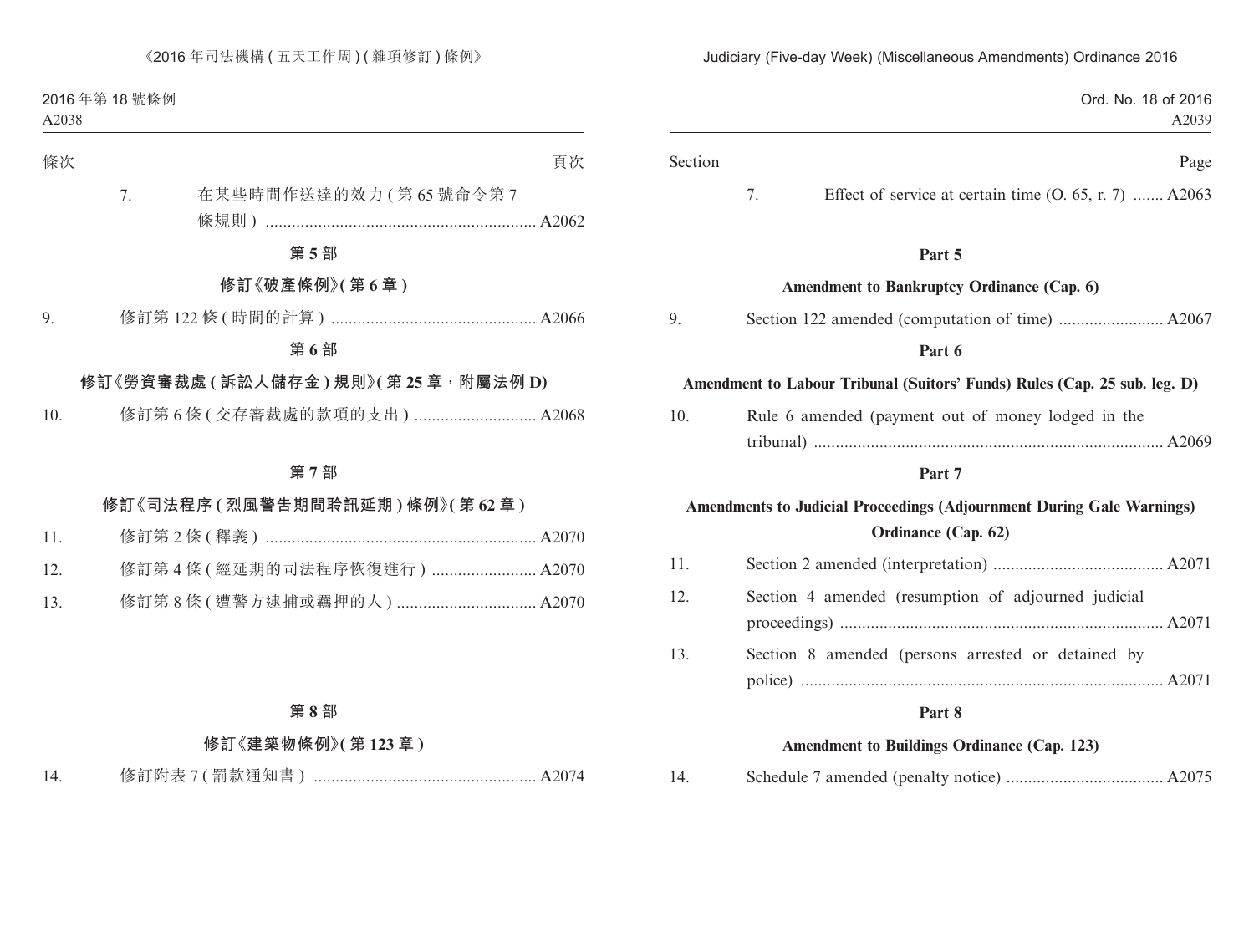| Judiciary (Five-day Week) (Miscellaneous Amendments) Ordinance 2016                             |         |
|-------------------------------------------------------------------------------------------------|---------|
| Ord. No. 18 of 2016<br>A2041                                                                    |         |
| Page                                                                                            | Section |
| Part 9                                                                                          |         |
| Amendment to Fixed Penalty (Traffic Contraventions) Ordinance (Cap. 237)                        |         |
| Section 20B amended (payment of fixed penalty after                                             | 15.     |
|                                                                                                 |         |
| Part 10                                                                                         |         |
| <b>Amendments to Fixed Penalty (Traffic Contraventions) Regulations</b>                         |         |
| (Cap. 237 sub. leg. A)                                                                          |         |
|                                                                                                 | 16.     |
| Part 11                                                                                         |         |
| Amendment to Fixed Penalty (Criminal Proceedings) Ordinance (Cap. 240)                          |         |
| Section 9 amended (payment of fixed penalty after issue                                         | 17.     |
|                                                                                                 |         |
| Part 12                                                                                         |         |
| <b>Amendments to Fixed Penalty (Criminal Proceedings) Regulations</b><br>(Cap. 240 sub. leg. A) |         |
|                                                                                                 | 18.     |
| Part 13                                                                                         |         |
| Amendments to Housing (Traffic Contraventions) (Fixed Penalty) Bylaw                            |         |
| (Cap. 283 sub. leg. C)                                                                          |         |
| Section 18 amended (payment of fixed penalty after issue                                        | 19.     |
|                                                                                                 |         |
|                                                                                                 | 20.     |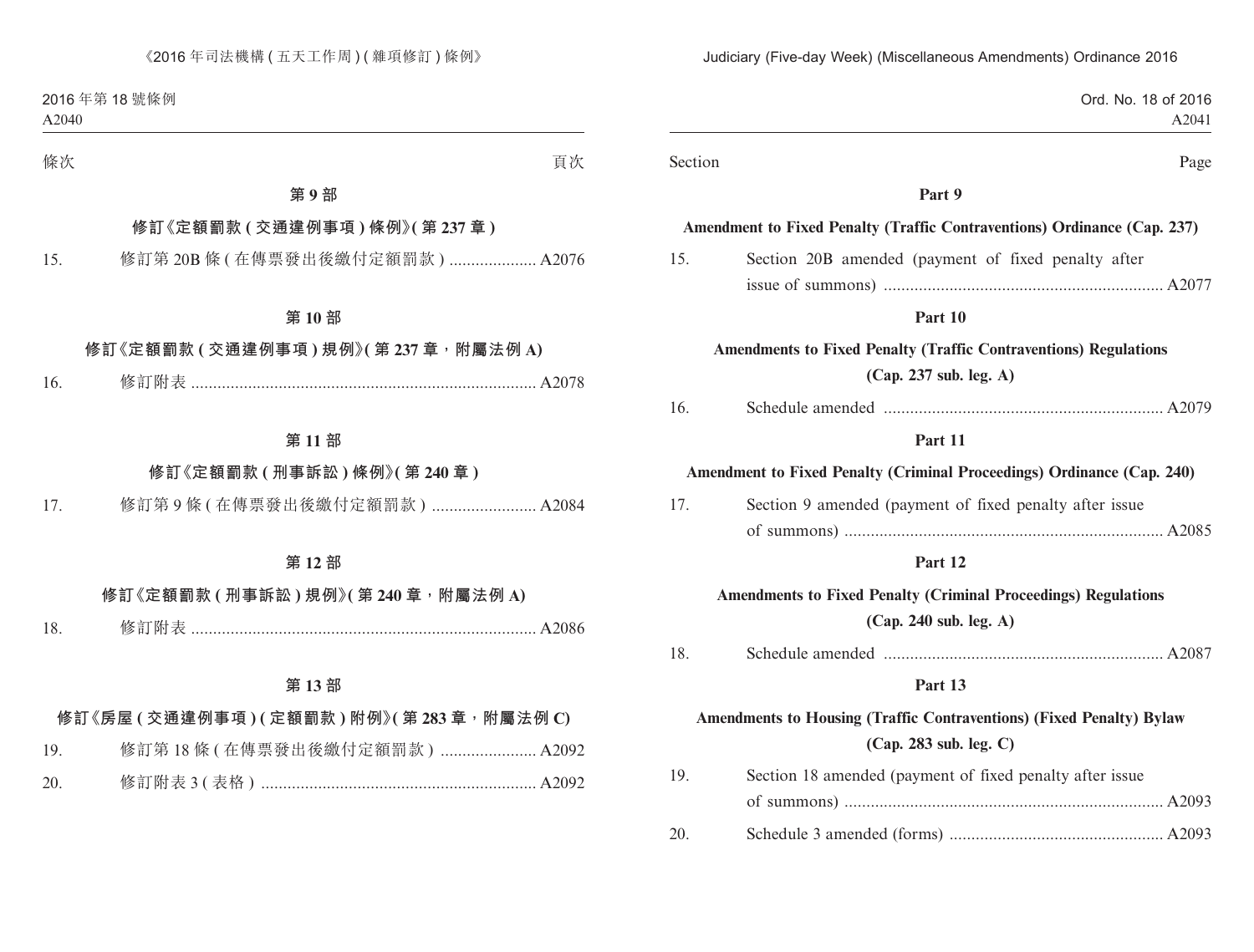| Ord. No. 18 of 2016 |
|---------------------|
| A2043               |
|                     |

#### Section Page

### **Part 14**

#### **Amendments to Rules of the District Court (Cap. 336 sub. leg. H)**

| 21. | Order 3, rule 2 amended (reckoning periods of time)  A2099    |
|-----|---------------------------------------------------------------|
| 22. | Order 3, rule 4 amended (time expires on Sunday, etc.)  A2101 |
| 23. | Order 64, rule 1 amended (days on which Court offices         |
| 24. | Order 64, rule 2 amended (hours when Court offices            |
| 25. |                                                               |
|     | Effect of service at certain time $(0, 65, r, 7)$ A2103<br>7. |

### **Part 15**

| <b>Amendment to Small Claims Tribunal (Suitors' Funds) Rules</b>           |                                                              |  |
|----------------------------------------------------------------------------|--------------------------------------------------------------|--|
|                                                                            | (Cap. 338 sub. leg. D)                                       |  |
| 26.                                                                        | Rule 6 amended (payment out of funds in the tribunal)  A2107 |  |
|                                                                            | Part 16                                                      |  |
| Amendments to Hong Kong Court of Final Appeal Rules (Cap. 484 sub. leg. A) |                                                              |  |
| 27.                                                                        | Rule 63 amended (Court Offices: days on which open           |  |
|                                                                            |                                                              |  |
| Part 17                                                                    |                                                              |  |
| Amendments to Coroners Ordinance (Cap. 504)                                |                                                              |  |

28. Section 2 amended (interpretation) ....................................... A2111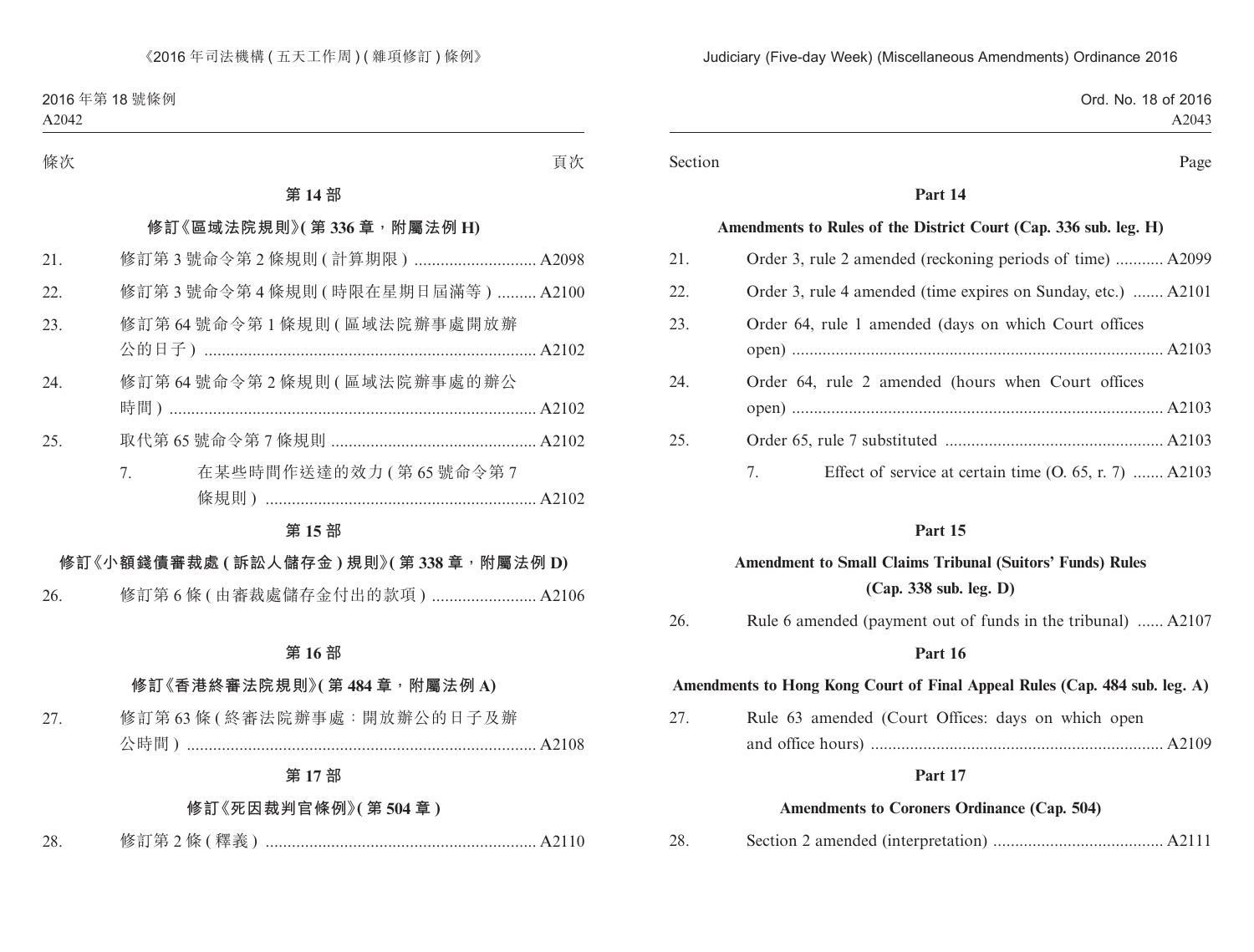Ord. No. 18 of 2016 A2045 Section Page 29. Section 22 amended (summoning of jurors) ......................... A2111 **Part 18 Amendments to Coroners Rules (Cap. 504 sub. leg. B)** 30. Rule 9 amended (inquests not to be held on general holidays or Sundays) ............................................................. A2113 **Part 19 Amendments to Mass Transit Railway (Transport Interchange) Bylaw (Cap. 556 sub. leg. D)** 31. Section 49 amended (payment of fixed penalty after issue of summons) ......................................................................... A2115 32. Schedule 3 amended (forms) ................................................. A2115 **Part 20 Amendment to Fixed Penalty (Public Cleanliness Offences) Ordinance (Cap. 570)** 33. Section 13 amended (payment of fixed penalty after issue of summons) ......................................................................... A2119 **Part 21 Amendment to Fixed Penalty (Smoking Offences) Ordinance (Cap. 600)** 34. Section 13 amended (payment of fixed penalty after issue of summons) ......................................................................... A2121 **Part 22 Amendment to Product Eco-responsibility Ordinance (Cap. 603)** 35. Section 28L amended (dispute of liability for offence) ......... A2123

Judiciary (Five-day Week) (Miscellaneous Amendments) Ordinance 2016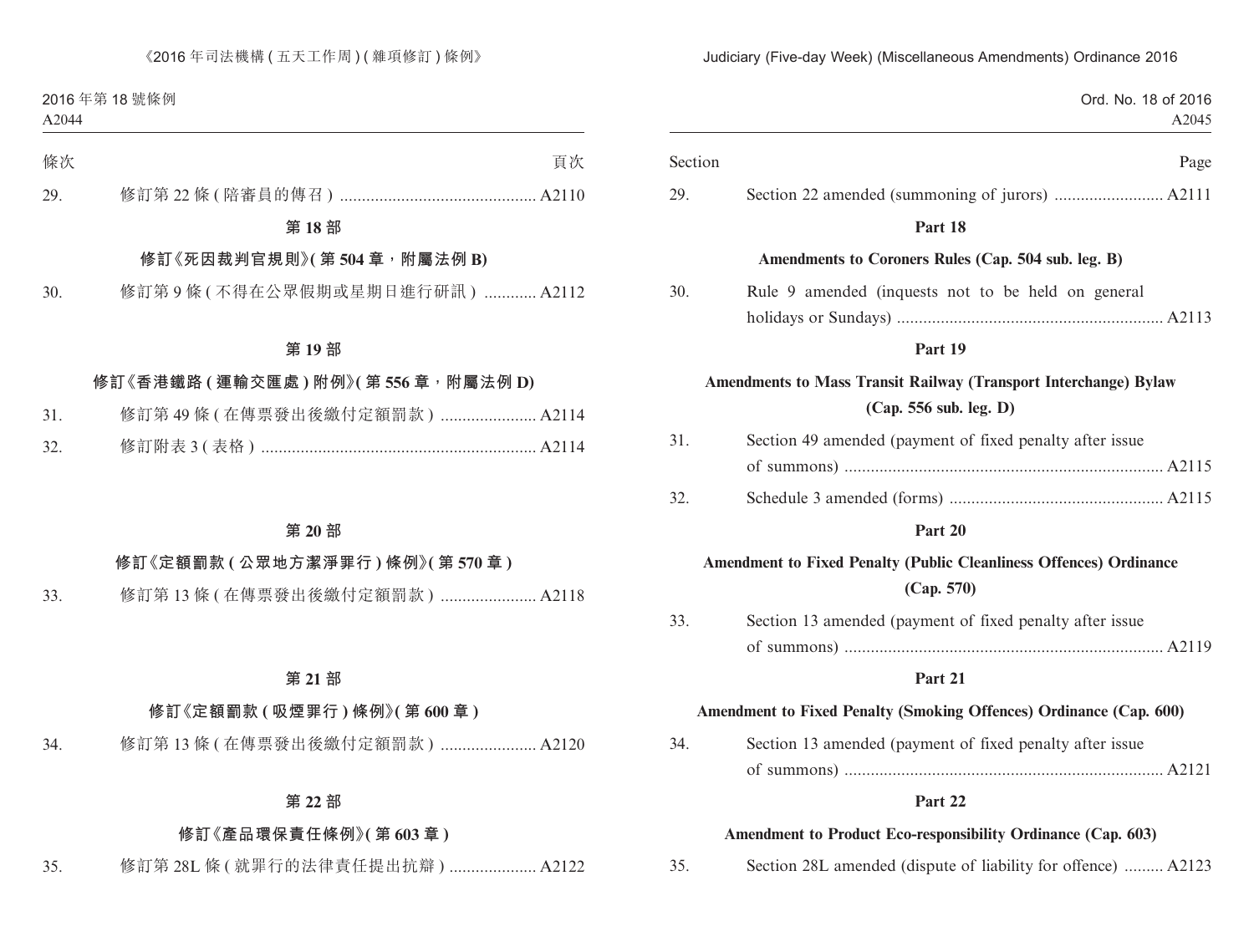| Ord. No. 18 of 2016 |
|---------------------|
| A2047               |
|                     |

Section Page

### **Part 23**

#### **Amendment to Motor Vehicle Idling (Fixed Penalty) Ordinance (Cap. 611)**

36. Section 23 amended (payment of fixed penalty after summons) ............................................................................. A2125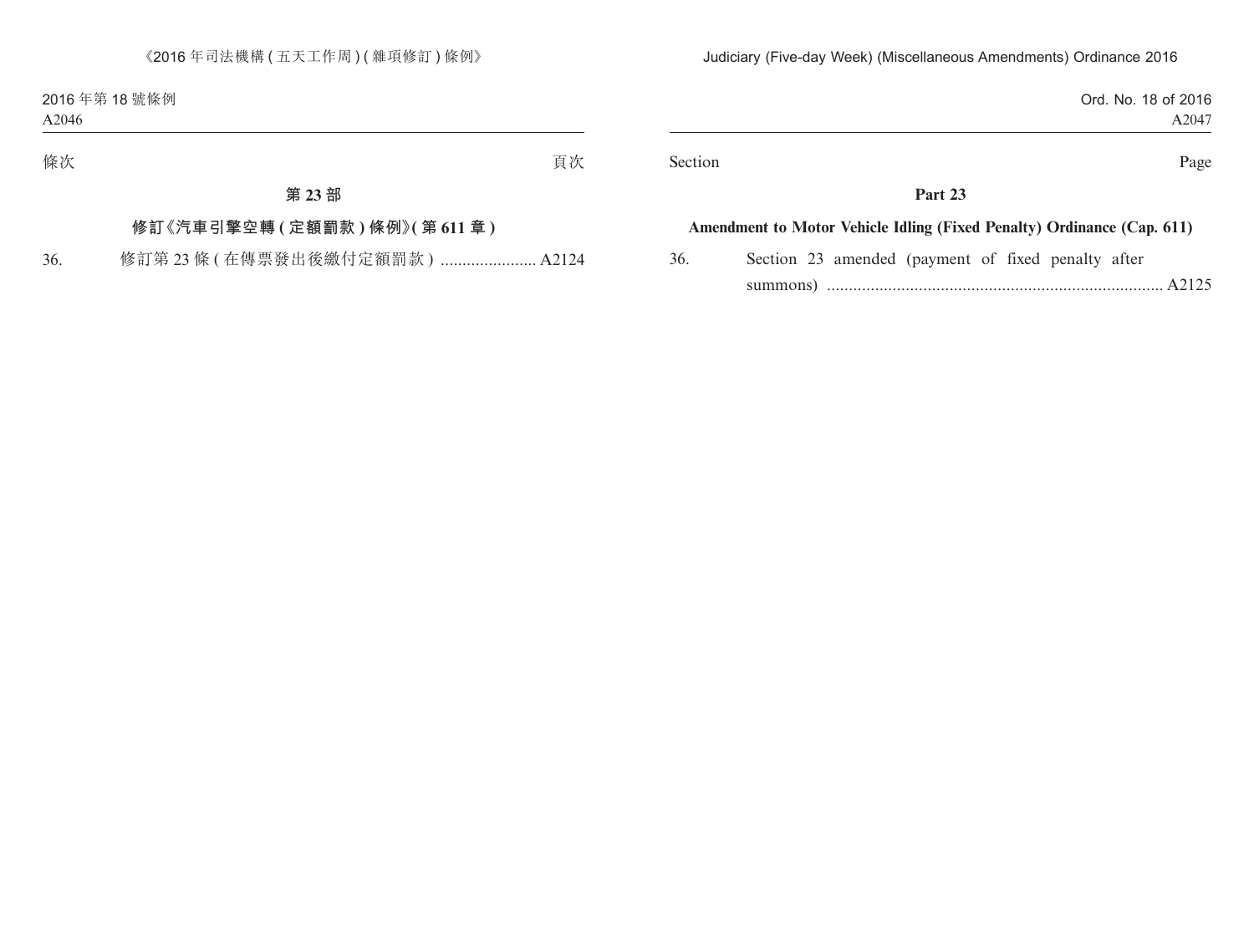Part 1 Section 1 Ord. No. 18 of 2016 A2049

#### **HONG KONG SPECIAL ADMINISTRATIVE REGION**

#### ORDINANCE NO. 18 OF 2016



John TSANG Acting Chief Executive 8 June 2016

An Ordinance to amend various legislation to complete implementation of a five-day week for the Judiciary of Hong Kong; and to revise certain provisions about the computation of time in relation to judicial proceedings or about the opening time of courts or court offices.

### $[$

Enacted by the Legislative Council.

# **Part 1**

### **Preliminary**

#### **1. Short title and commencement**

- (1) This Ordinance may be cited as the Judiciary (Five-day Week) (Miscellaneous Amendments) Ordinance 2016.
- (2) This Ordinance comes into operation on a day to be appointed by the Chief Justice by notice published in the Gazette.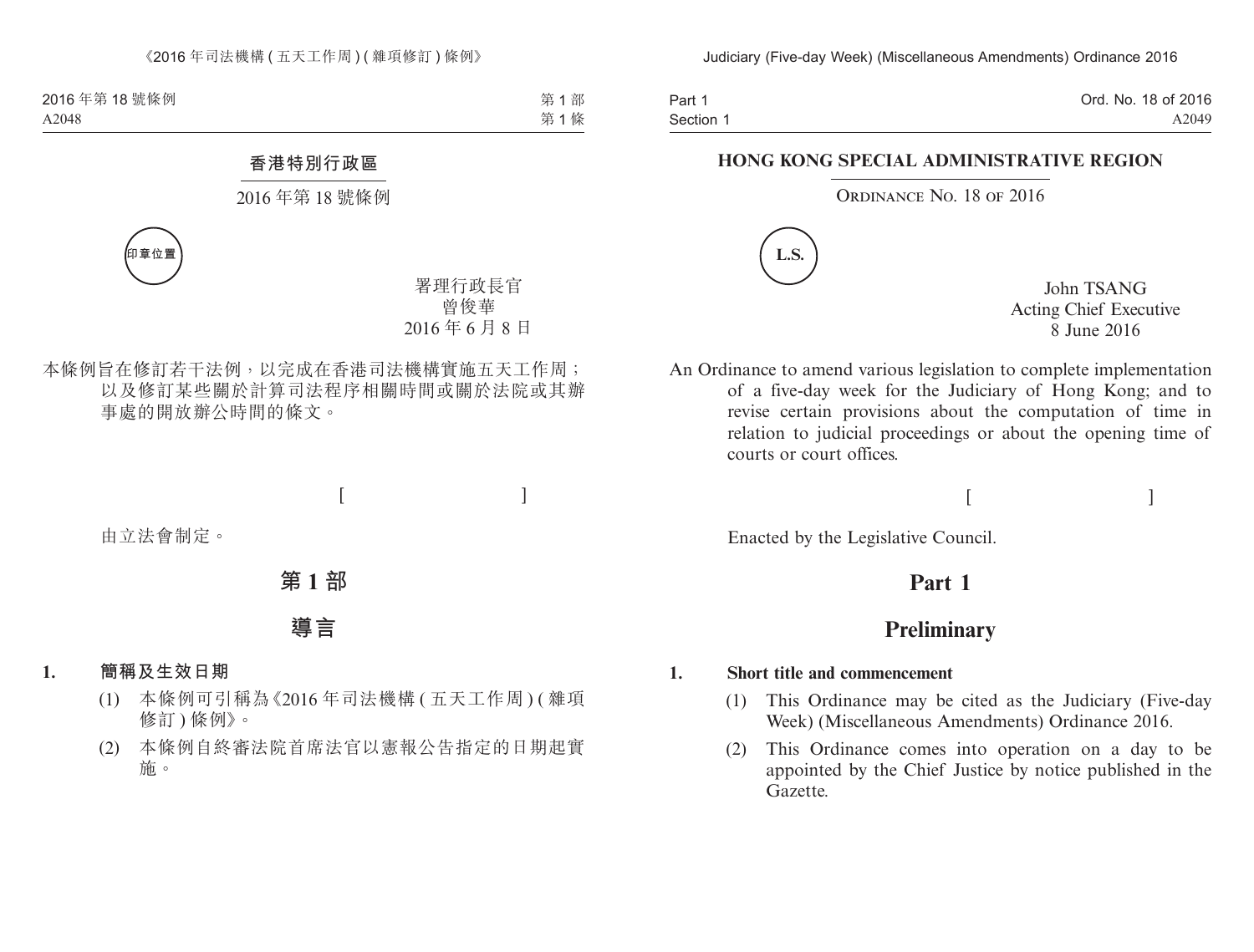| Part 1    | Ord. No. 18 of 2016 |
|-----------|---------------------|
| Section 2 | A2051               |

### **2. Enactments amended**

The enactments specified in Parts 2 to 23 are amended as set out in those Parts.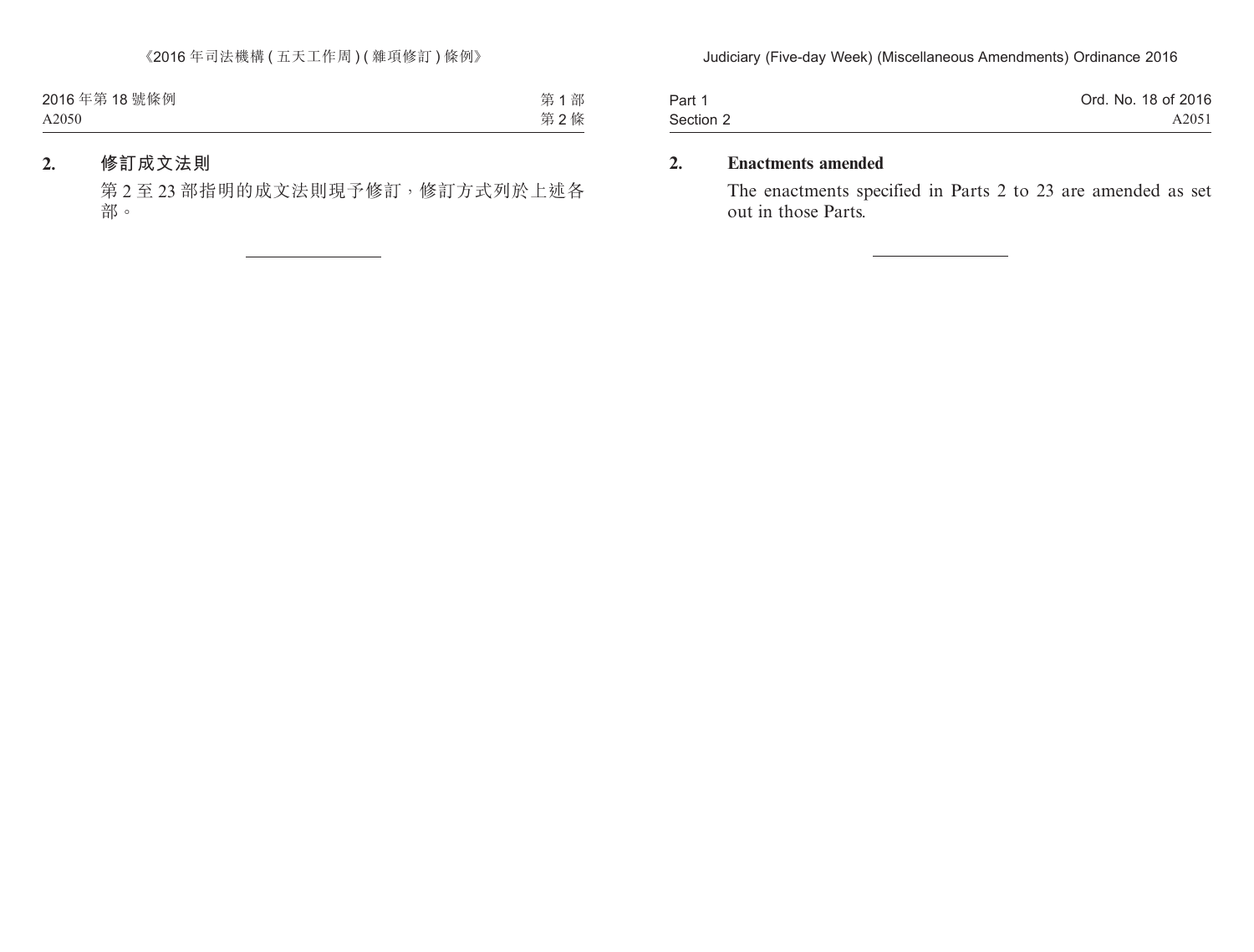| Part 2    | Ord. No. 18 of 2016 |
|-----------|---------------------|
| Section 3 | A2053               |

# **Amendments to Interpretation and General Clauses Ordinance (Cap. 1)**

### **3. Section 71 amended (computation of time)**

(1) After section  $71(1)$ —

#### **Add**

- "(1A) However, if the computation mentioned in subsection (1) is in relation to the doing of an act or the taking of a proceeding at a court office, the following provisions apply to the computation to the exclusion of subsection  $(1)(b)$ ,  $(c)$  and  $(d)$ —
	- (a) if the act or proceeding is directed or allowed to be done or taken within a period of time, and the last day of the period is a closure day for the office, the period includes the next following day, not being a closure day for the office;
	- (b) if the act or proceeding is directed or allowed to be done or taken on a certain day, and that day is a closure day for the office, the act or proceeding is considered as done or taken in due time if it is done or taken on the next following day, not being a closure day for the office;
	- (c) if the act or proceeding is directed or allowed to be done or taken within any time not exceeding 7 days, no closure day for the office is reckoned in the computation of that time.".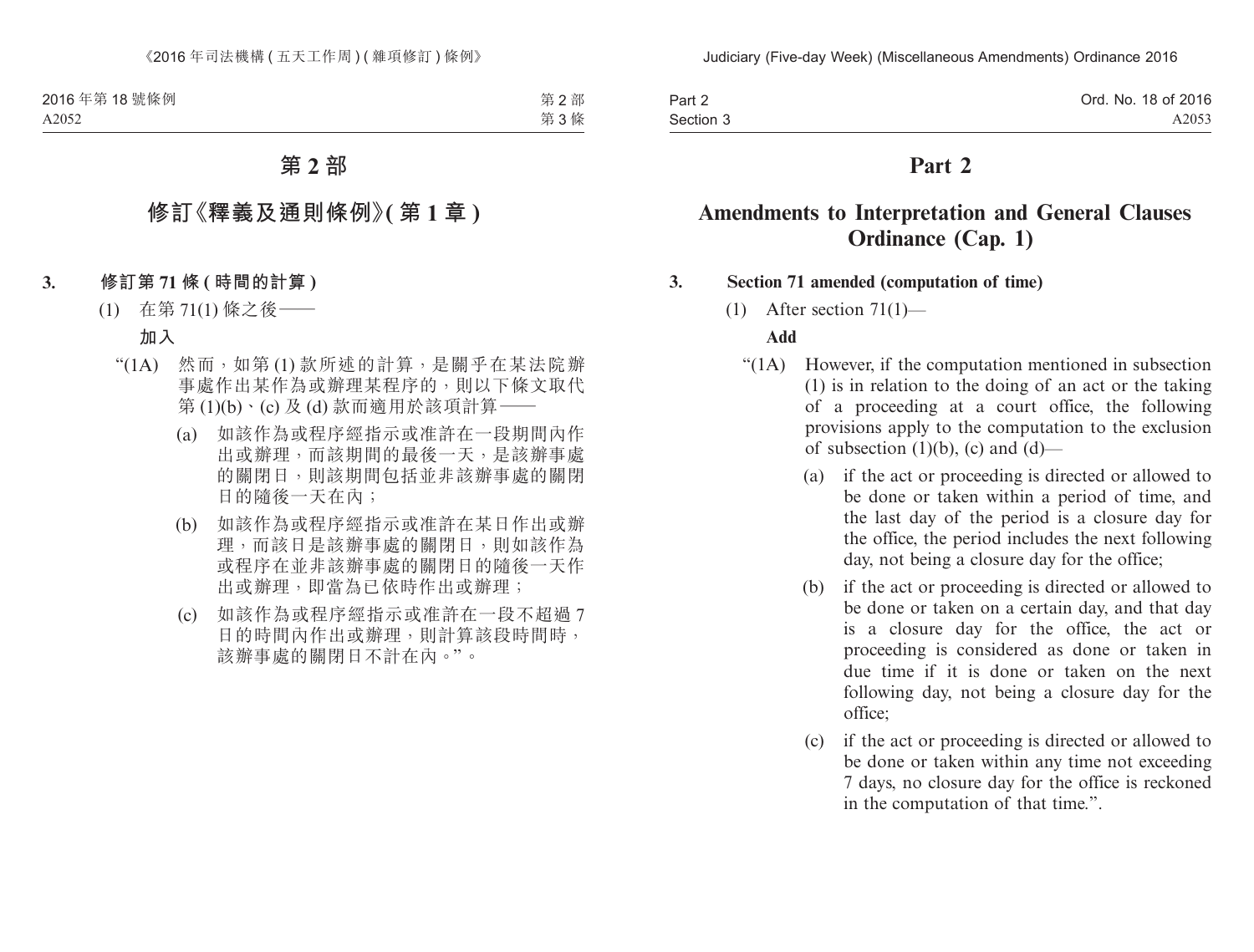| Part 2    | Ord. No. 18 of 2016 |
|-----------|---------------------|
| Section 3 | A2055               |

(2) Section 71(2), Chinese text, definition of **黑色暴雨警告 日**—

**Repeal the full stop Substitute a semicolon.**

(3) Section 71(2)—

### **Add in alphabetical order**

- "*closure day* (關閉日), in relation to a court office, means a Saturday, a public holiday, a gale warning day, a black rainstorm warning day, or another day on which the office is closed:
- *court office* (法院辦事處) means an office or registry of one of the following courts or tribunals of the Judiciary of Hong Kong—
	- (a) the Court of Final Appeal;
	- (b) the Court of Appeal;
	- (c) the Court of First Instance;
	- (d) the Competition Tribunal;
	- (e) the District Court;
	- (f) the Magistrates' Court;
	- (g) the Lands Tribunal;
	- (h) the Labour Tribunal;
	- (i) the Small Claims Tribunal;
	- (j) the Obscene Articles Tribunal;
	- (k) the Coroner's Court;".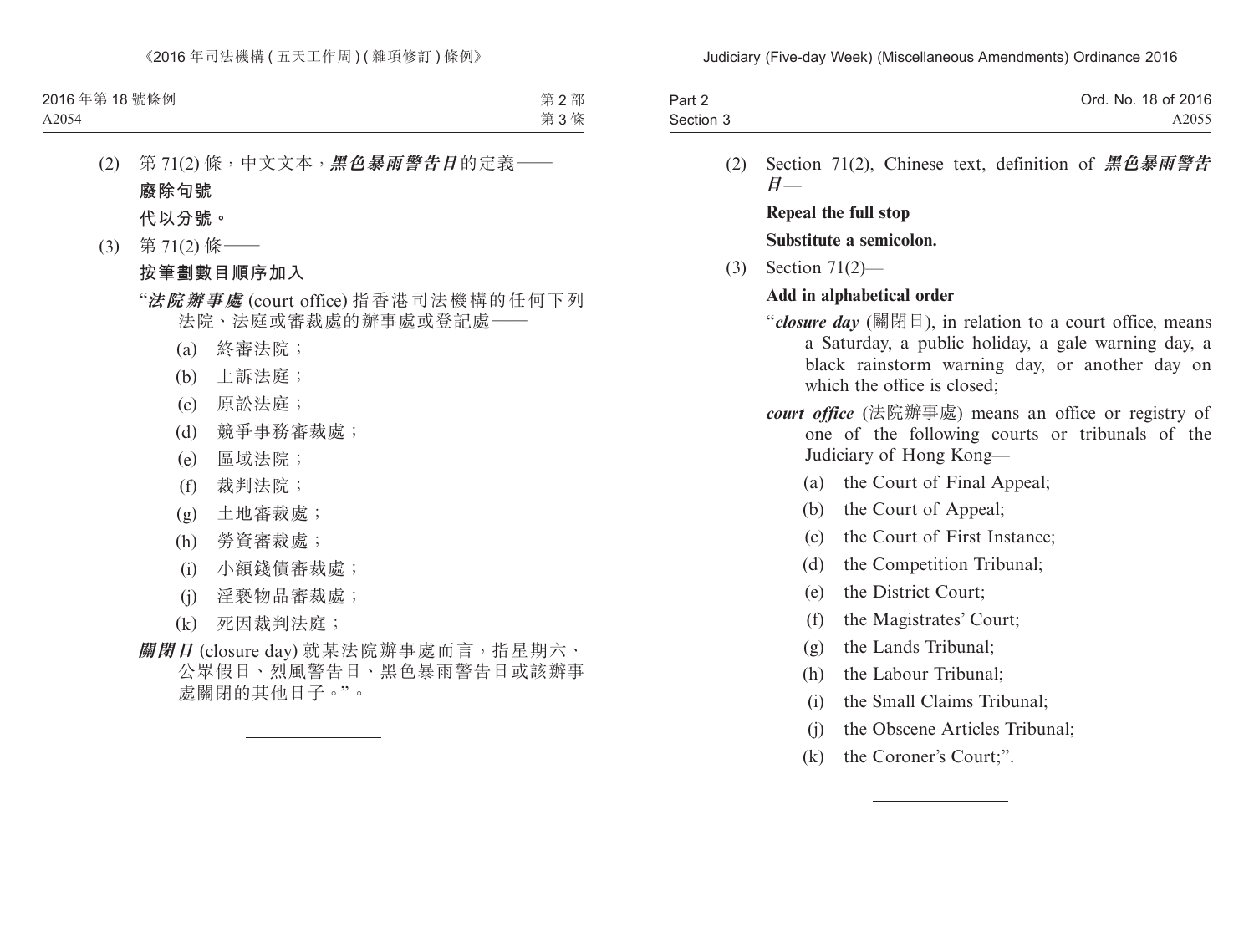| Part 3    | Ord. No. 18 of 2016 |
|-----------|---------------------|
| Section 4 | A2057               |

# **Amendments to High Court Ordinance (Cap. 4)**

### **4. Section 30 amended (business in vacations)**

(1) Section 30(1)—

### **Repeal**

"(except on general holidays)".

(2) At the end of section 30—

### **Add**

- "(4) However, subsection (1) does not require the High Court or the Registries to be open on Saturdays, general holidays, or other days as directed by the Registrar or the Chief Justice.
	- $(5)$  In subsection  $(4)$ —
	- *Registrar* (司法常務官) includes a Senior Deputy Registrar, Deputy Registrar, or Assistant Registrar, of the High Court.".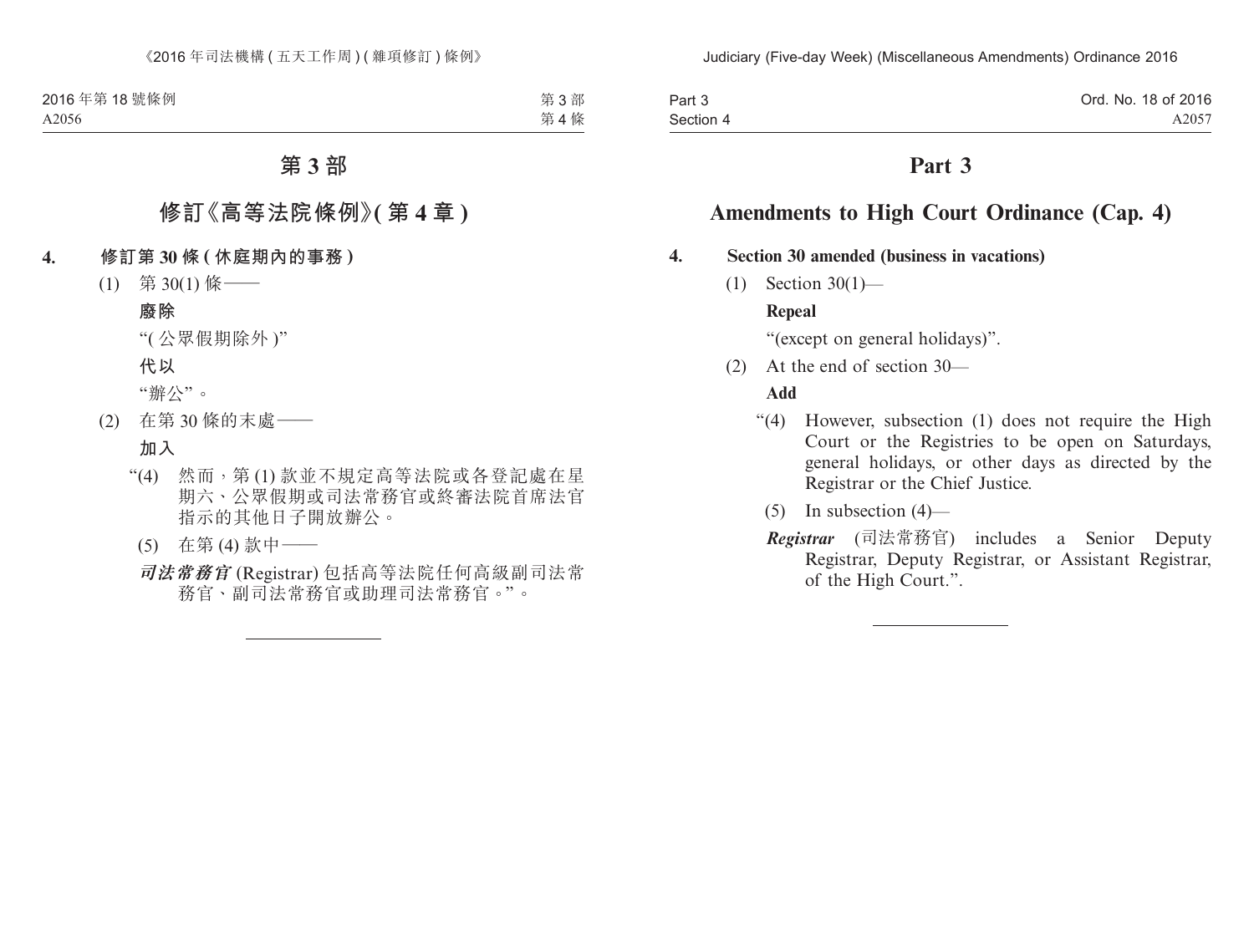| Part 4    | Ord. No. 18 of 2016 |
|-----------|---------------------|
| Section 5 | A2059               |

# **Amendments to Rules of the High Court (Cap. 4 sub. leg. A)**

- **5. Order 3, rule 2 amended (reckoning periods of time)**
	- (1) Order 3, rule 2(5)—

#### **Repeal**

"Sunday or a general holiday"

#### **Substitute**

"specified day".

(2) Order 3, rule 2(5)—

### **Repeal**

everything after "excluded.".

(3) Order 3, after rule 2(5)—

### **Add**

"(6) In this rule—

*specified day* (指明日子) means—

- (a) a Saturday;
- (b) a general holiday;
- (c) a gale warning day as defined by section 71(2) of the Interpretation and General Clauses Ordinance (Cap. 1);
- (d) a black rainstorm warning day as defined by that section; or
- (e) (if the act in question is required to be done at an office of the Court) another day on which the office is closed.".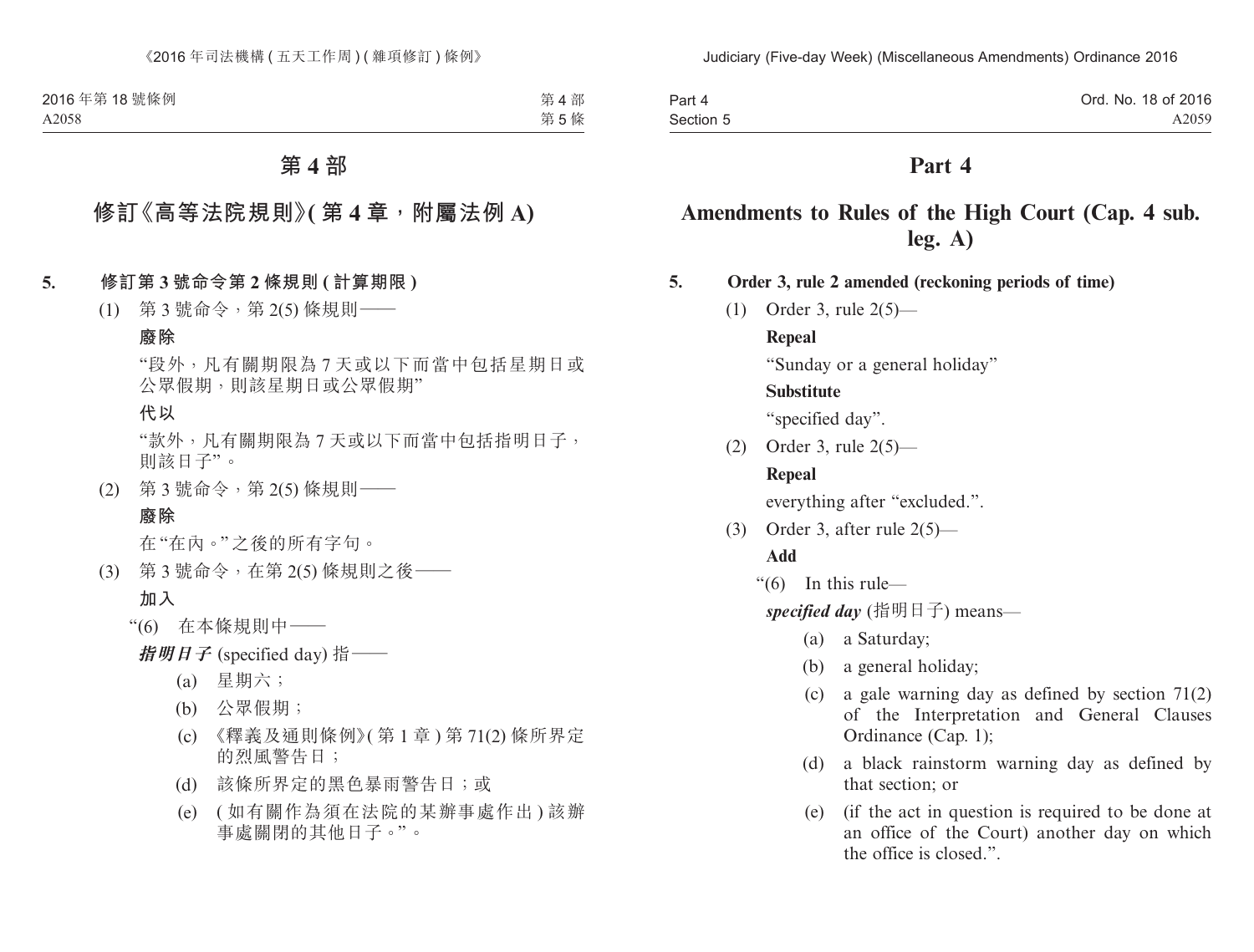| Part 4    | Ord. No. 18 of 2016 |
|-----------|---------------------|
| Section 6 | A2061               |

# **6. Order 3, rule 4 amended (time expires on Sunday, etc.)** (1) Order 3, rule 4, heading— **Repeal** "**Sunday, etc.**" **Substitute** "**day on which office is closed**". (2) Order 3— **Renumber rule 4 as rule 4(1).** (3) Order 3, rule 4(1)— **Repeal** "Sunday or other day on which that office is closed" **Substitute** "specified day". (4) Order 3, after rule 4(1)— **Add** "(2) In this rule *specified day* (指明日子), in relation to an office of the Court, means— (a) a Saturday; (b) a general holiday; (c) a gale warning day as defined by section 71(2) of the Interpretation and General Clauses Ordinance (Cap. 1); (d) a black rainstorm warning day as defined by

(e) another day on which the office is closed.".

that section; or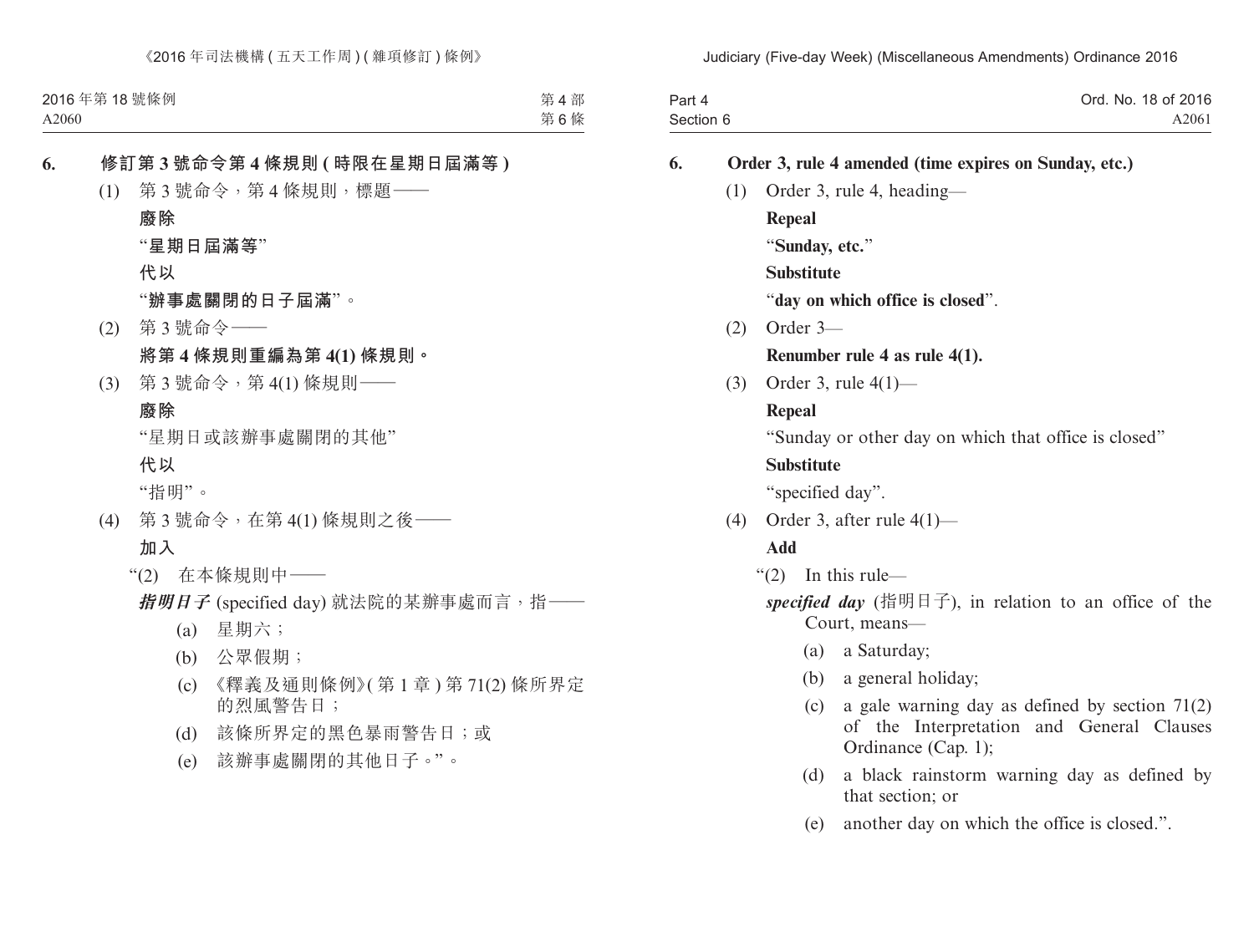| Part 4    | Ord. No. 18 of 2016 |
|-----------|---------------------|
| Section 7 | A2063               |

- **7. Order 64, rule 7 amended (High Court Offices: days on which open and office hours)**
	- (1) Order 64, rule 7(1)—

### **Repeal**

everything after "except"

### **Substitute**

"Saturdays and general holidays.".

(2) Order 64, after rule 7(1)—

### **Add**

- "(1A) However, the Registrar or the Chief Justice may from time to time direct an office of the High Court to be open or closed on any day.".
- (3) Order 64, rule 7(2), after "as"—

### **Add**

"the Registrar or".

#### **8. Order 65, rule 7 substituted**

Order 65—

**Repeal rule 7 Substitute**

### "**7. Effect of service at certain time (O. 65, r. 7)**

- (1) This rule applies if a document (other than a writ of summons or other originating process) is served under rule 2 or  $5(1)(a)$ —
	- (a) on a specified day; or
	- (b) after 4 p.m. on another day.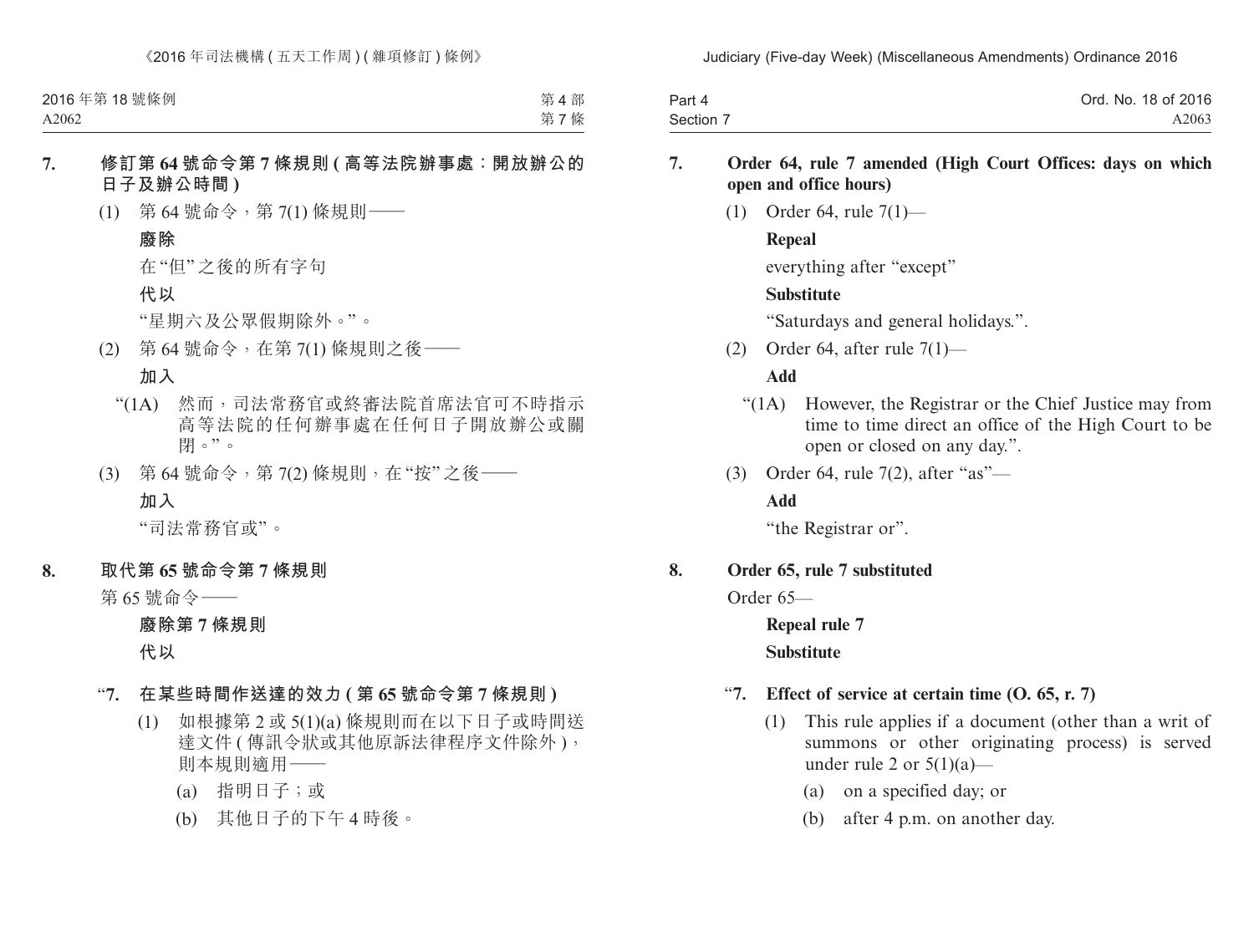| Part 4    | Ord. No. 18 of 2016 |
|-----------|---------------------|
| Section 8 | A2065               |

- (2) For computing a period of time after service of the document, the document is deemed to be served on the next following day, not being a specified day.
- (3) In this rule—

*specified day* (指明日子) means—

- (a) a Saturday;
- (b) a general holiday;
- (c) a gale warning day as defined by section 71(2) of the Interpretation and General Clauses Ordinance (Cap. 1); or
- (d) a black rainstorm warning day as defined by that section.".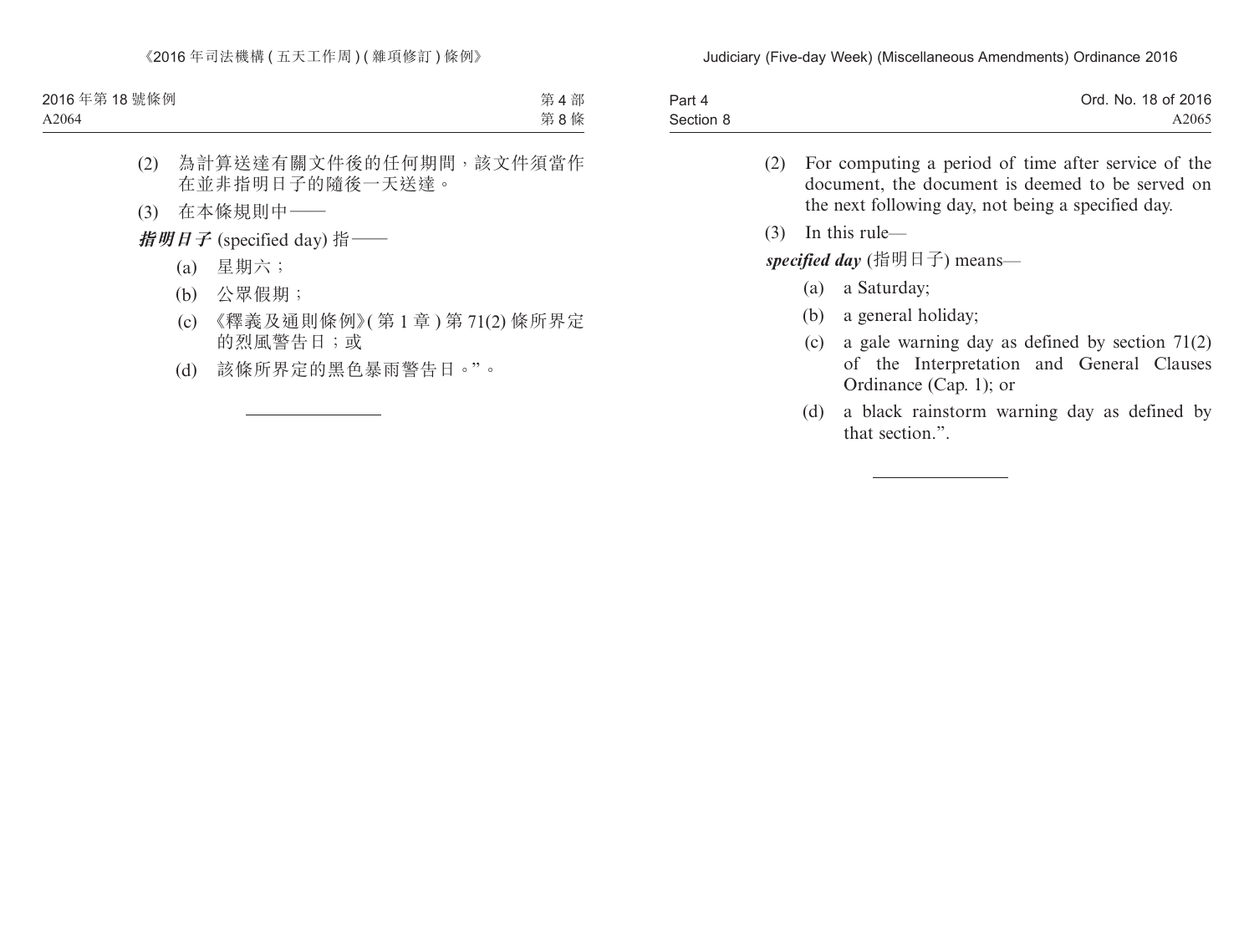| Part 5    | Ord. No. 18 of 2016 |
|-----------|---------------------|
| Section 9 | A2067               |

# **Amendment to Bankruptcy Ordinance (Cap. 6)**

**9. Section 122 amended (computation of time)**

Section 122-

#### **Repeal subsections (2) and (3)**

#### **Substitute**

- "(2) If the limited time is less than 6 days, a specified day is not to be reckoned in the computation of the limited time.
	- (3) If the limited time expires on a specified day, the act or proceeding is considered as done or taken in due time if it is done or taken on the next following day, not being a specified day.
- (3A) In this section—

*specified day* (指明日子) means—

- (a) a Saturday;
- (b) a general holiday;
- (c) a gale warning day as defined by section 71(2) of the Interpretation and General Clauses Ordinance (Cap. 1);
- (d) a black rainstorm warning day as defined by that section; or
- (e) (if the act or proceeding in question is required to be done or taken at an office of the court) another day on which the office is closed.".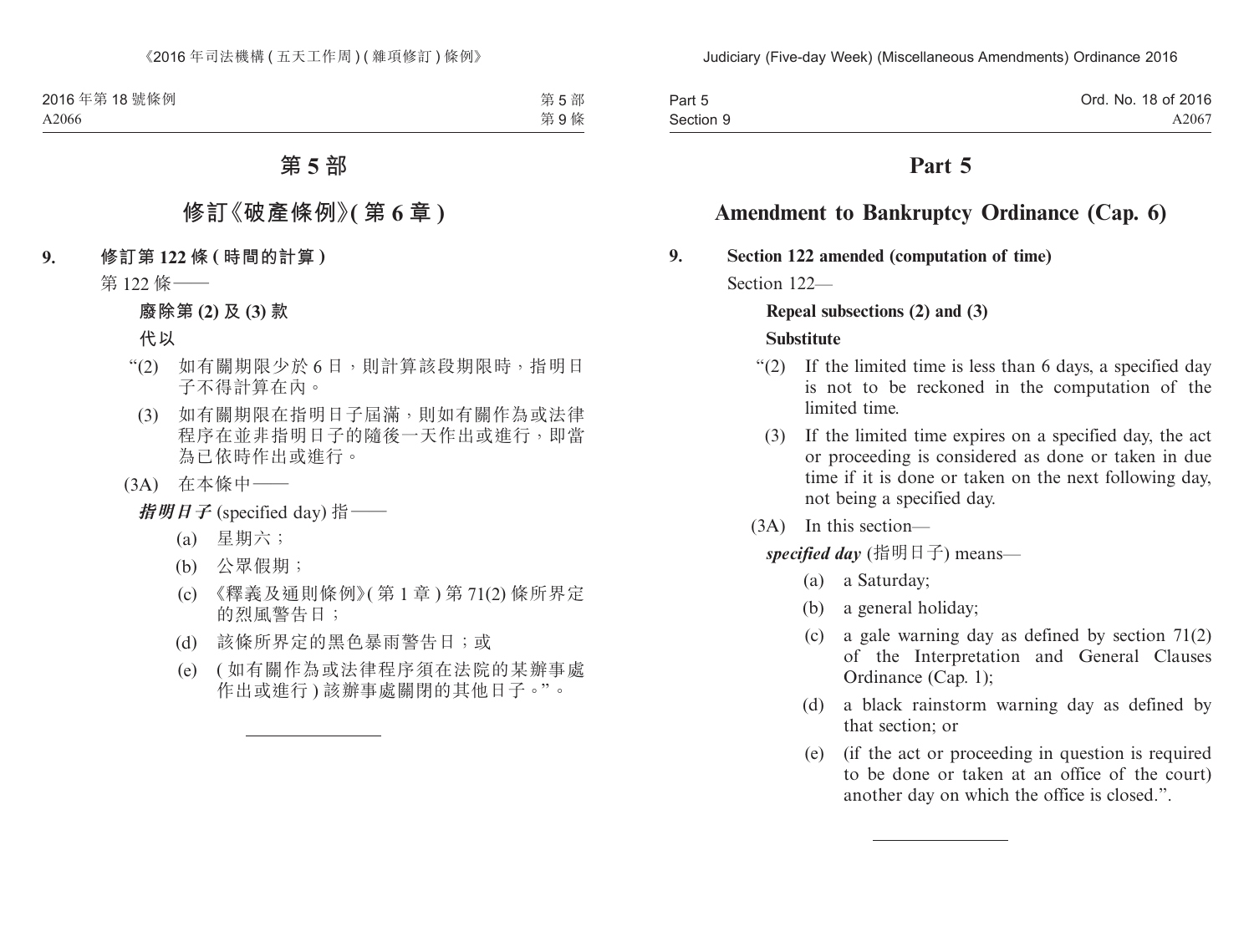| Part 6     | Ord. No. 18 of 2016 |
|------------|---------------------|
| Section 10 | A2069               |

# **Amendment to Labour Tribunal (Suitors' Funds) Rules (Cap. 25 sub. leg. D)**

**10. Rule 6 amended (payment out of money lodged in the tribunal)** Rule  $6(3)$ —

**Repeal**

"not"

### **Substitute**

"neither a Saturday nor".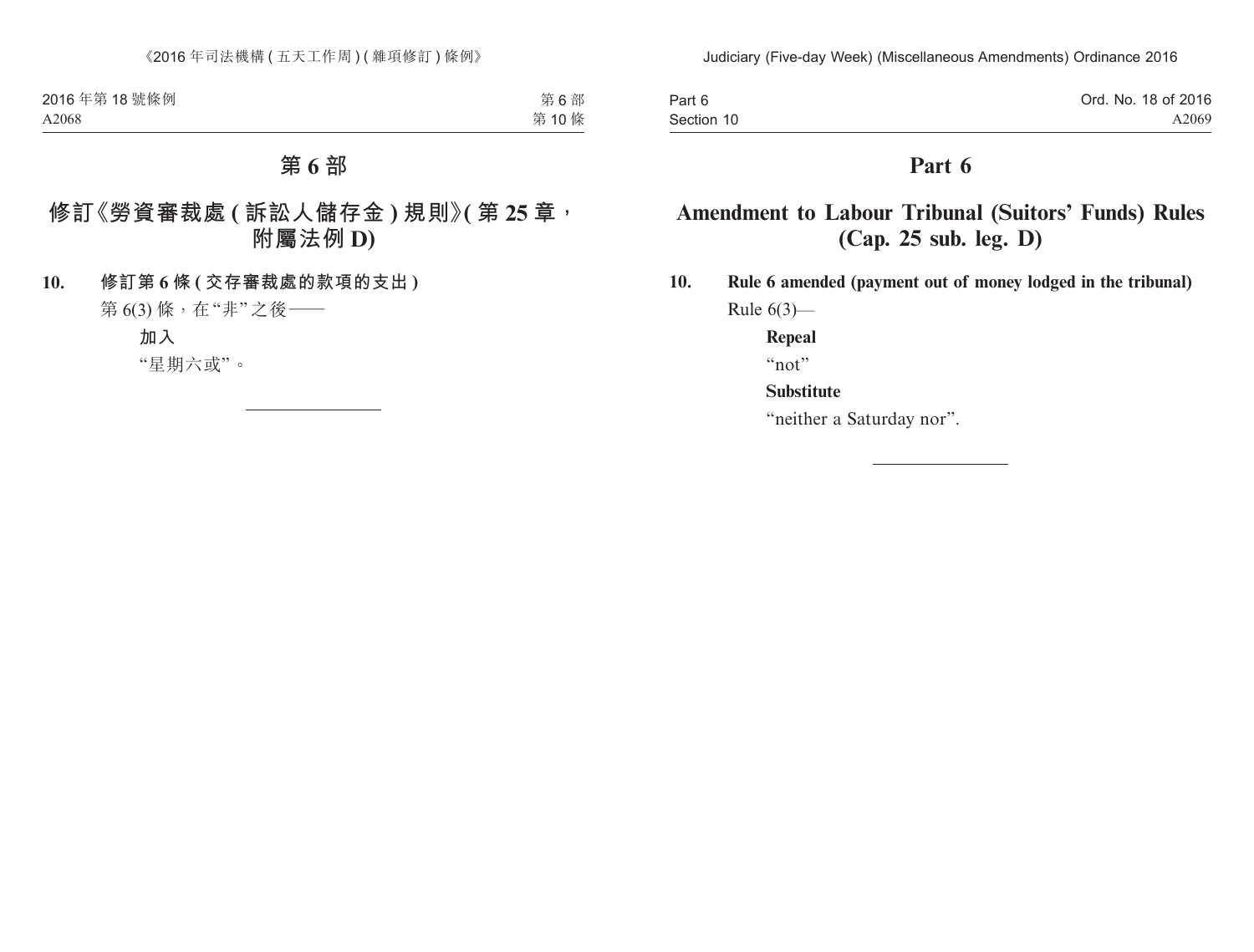| Part 7     | Ord. No. 18 of 2016 |
|------------|---------------------|
| Section 11 | A2071               |

# **Amendments to Judicial Proceedings (Adjournment During Gale Warnings) Ordinance (Cap. 62)**

- **11. Section 2 amended (interpretation)**
	- (1) Section 2, English text, definition of *tropical cyclone* **Repeal the full stop Substitute a semicolon.**
	- (2) Section 2—

**Add in alphabetical order**

"*working day* (工作日) means a day that is neither a Saturday nor a public holiday.".

**12. Section 4 amended (resumption of adjourned judicial proceedings)** Section 4—

**Repeal**

"day, which is not a public holiday,"

### **Substitute**

"working day".

### **13. Section 8 amended (persons arrested or detained by police)**

Section 8(1)—

#### **Repeal**

"day, which is not a public holiday,"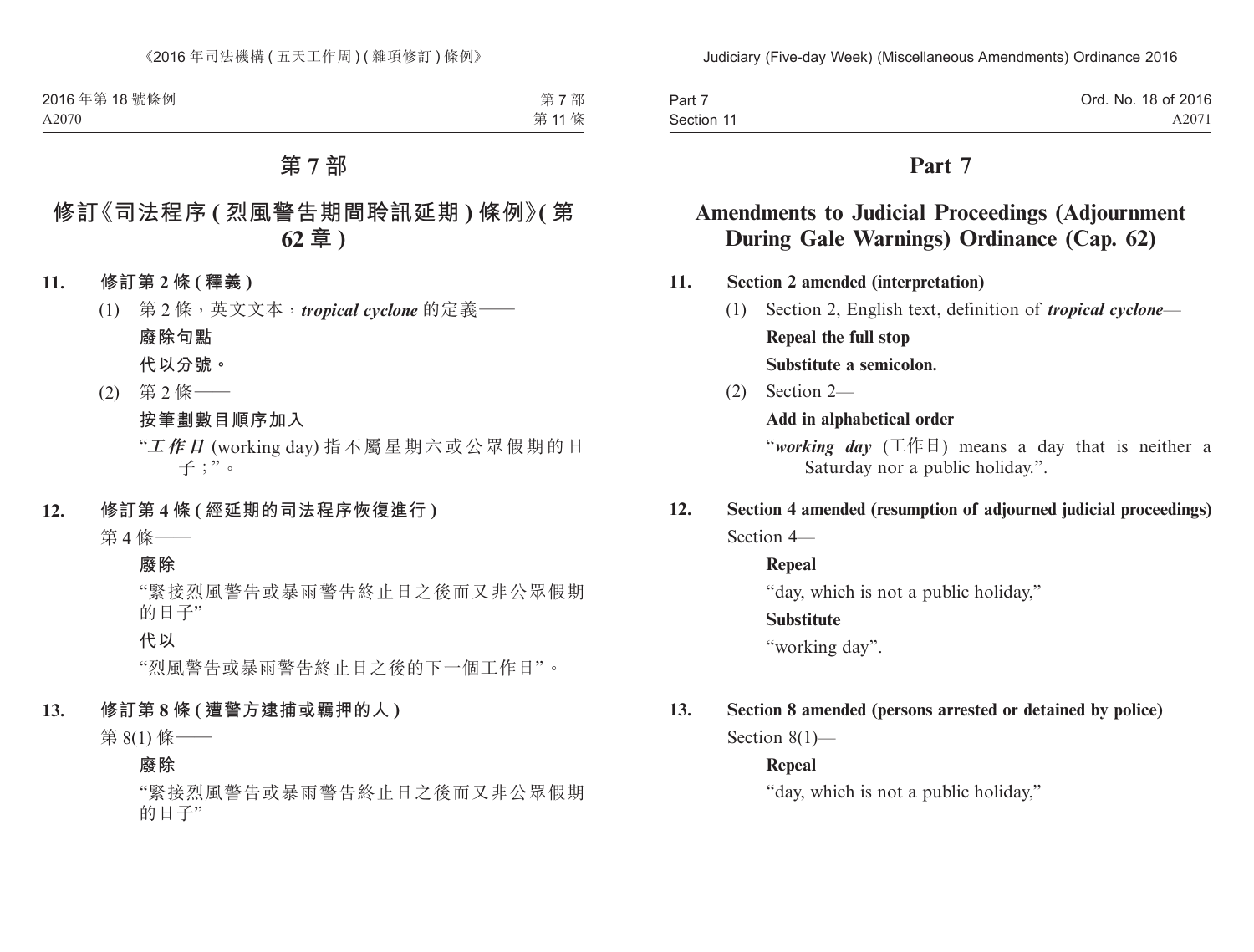| Part 7     | Ord. No. 18 of 2016 |
|------------|---------------------|
| Section 13 | A2073               |

### **Substitute**

"working day".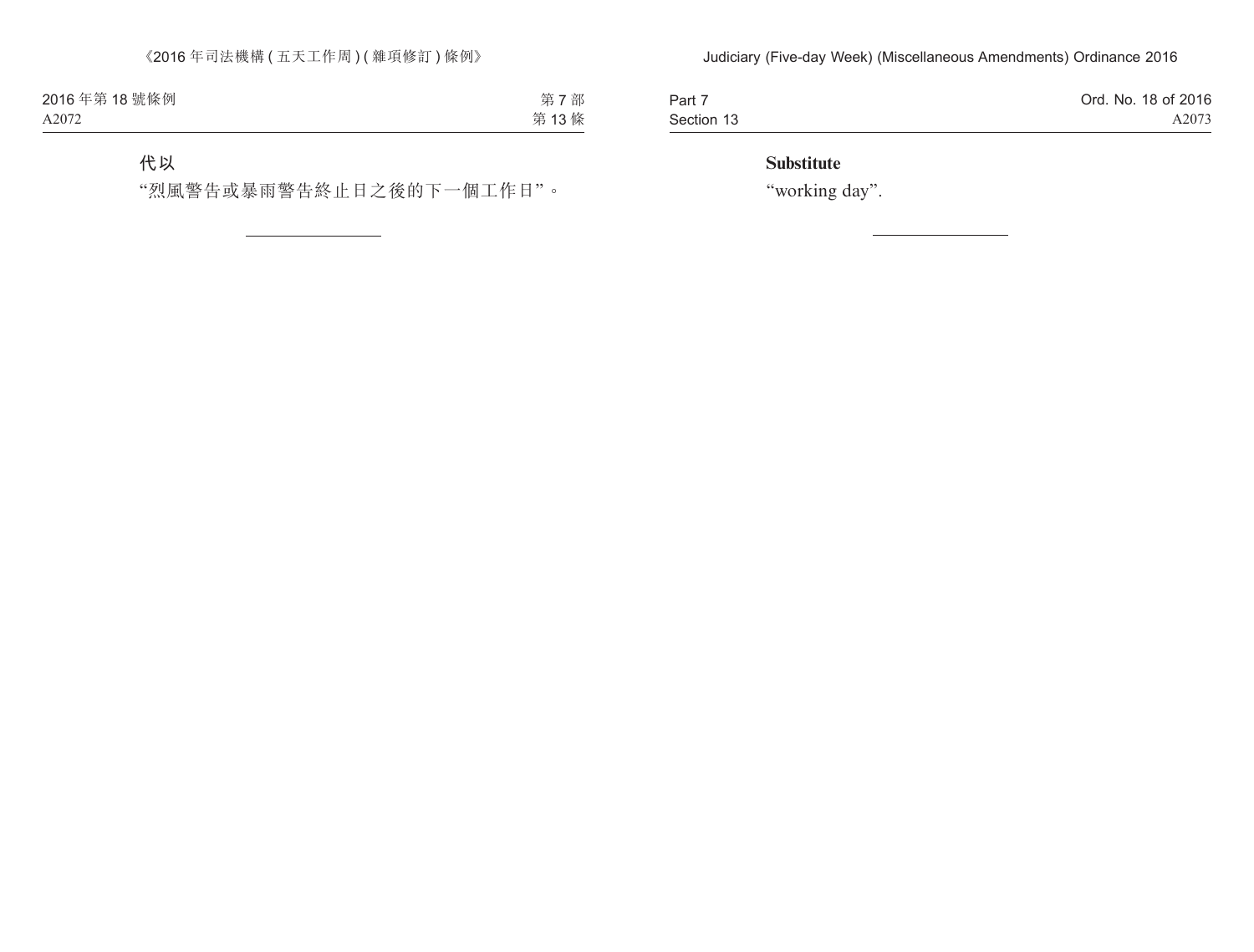Part 8 Section 14

# **Part 8**

# **Amendment to Buildings Ordinance (Cap. 123)**

**14. Schedule 7 amended (penalty notice)**

Schedule 7, section 17, after "excluding any"—

**Add**

"Saturday and".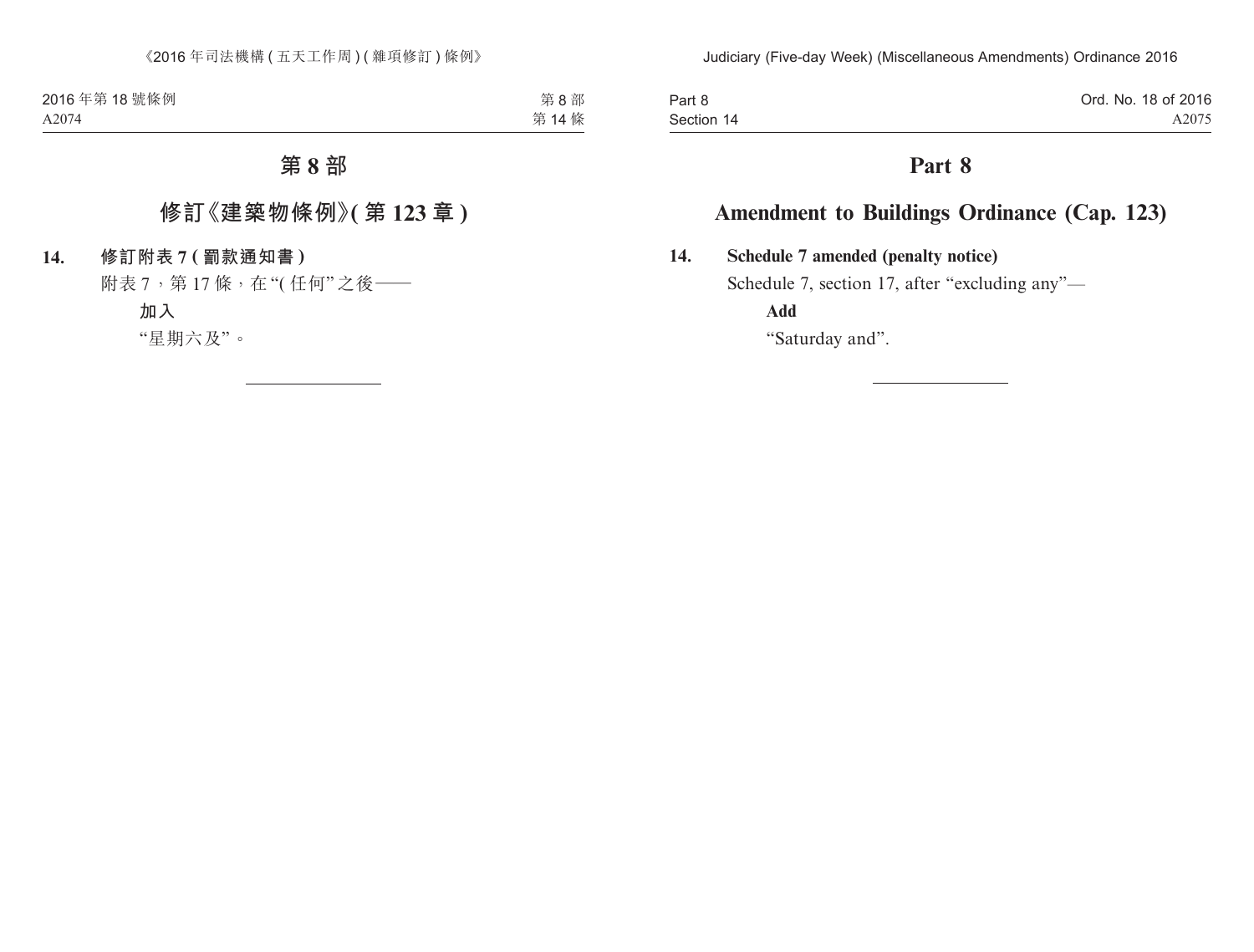| Part 9     | Ord. No. 18 of 2016 |
|------------|---------------------|
| Section 15 | A2077               |

# **Amendment to Fixed Penalty (Traffic Contraventions) Ordinance (Cap. 237)**

**15. Section 20B amended (payment of fixed penalty after issue of summons)**

Section 20B(2A), after "intervening"—

**Add**

"Saturdays and".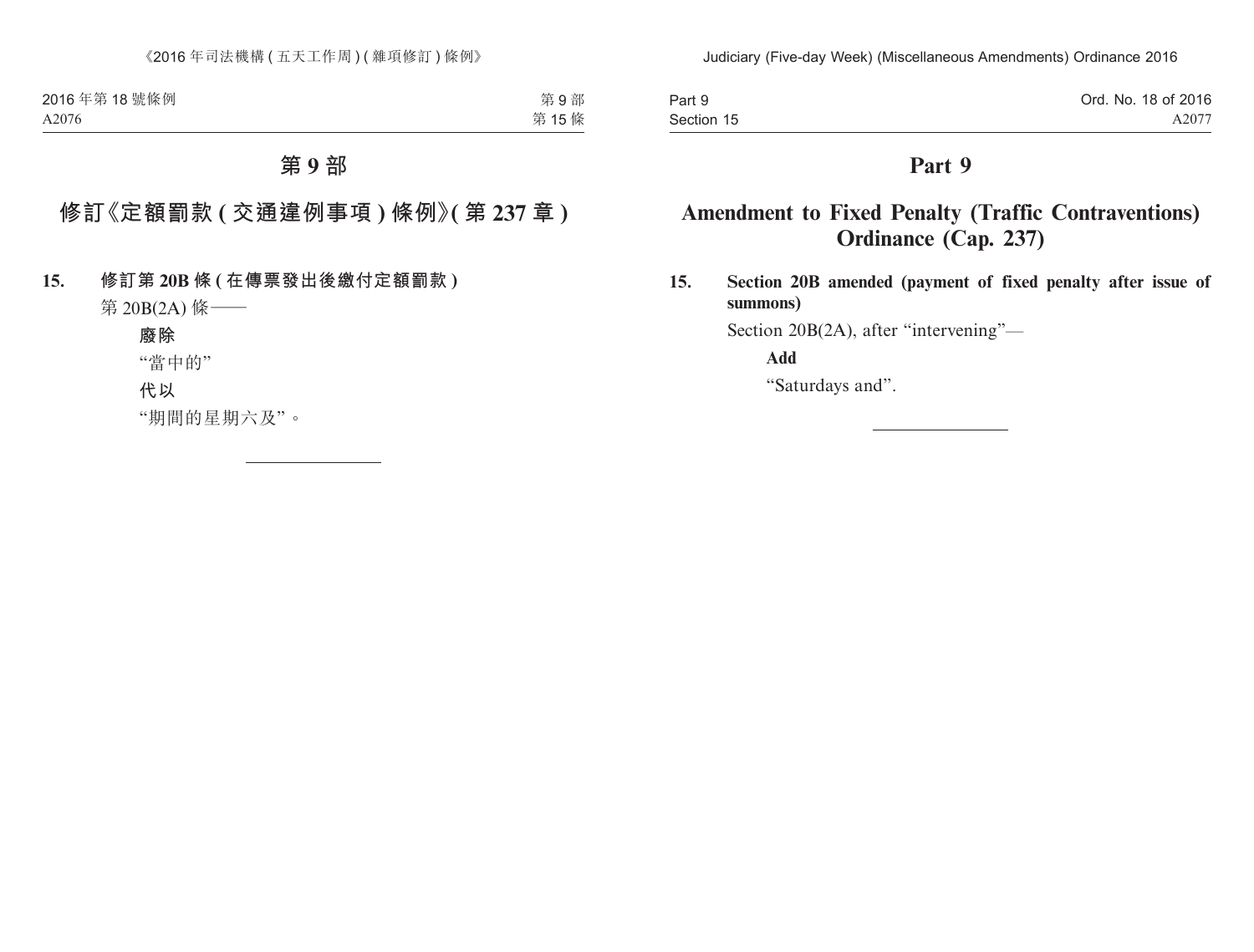| Part 10    | Ord. No. 18 of 2016 |
|------------|---------------------|
| Section 16 | A2079               |

# **Amendments to Fixed Penalty (Traffic Contraventions) Regulations (Cap. 237 sub. leg. A)**

### **16. Schedule amended**

(1) The Schedule, Form 1, payment instructions, paragraph 1(e), Chinese version—

### **Repeal**

"上述裁判法院於下列時間收款——

| 星期一 | : 上午9時至下午1時;  |
|-----|---------------|
| 全   | ₩             |
| 星期五 | 下午2時至5時       |
| 星期六 | : 上午9時至中午12時" |

#### **Substitute**

"如欲查詢裁判法院的辦公時間,請致電 2677 8373 或瀏 覽香港司法機構網站 (URL 位址: http://www.judiciary.gov.hk/tc/others/contactus.htm)。".

(2) The Schedule, Form 1, payment instructions, paragraph 1(e), English version—

#### **Repeal**

"The above magistracies receive payments during the hours of—

| Monday   | : 9 a.m. to 1 p.m.;    |
|----------|------------------------|
| tο       | and                    |
| Friday   | 2 p.m. to 5 p.m.       |
| Saturday | $: 9$ a.m. to 12 noon" |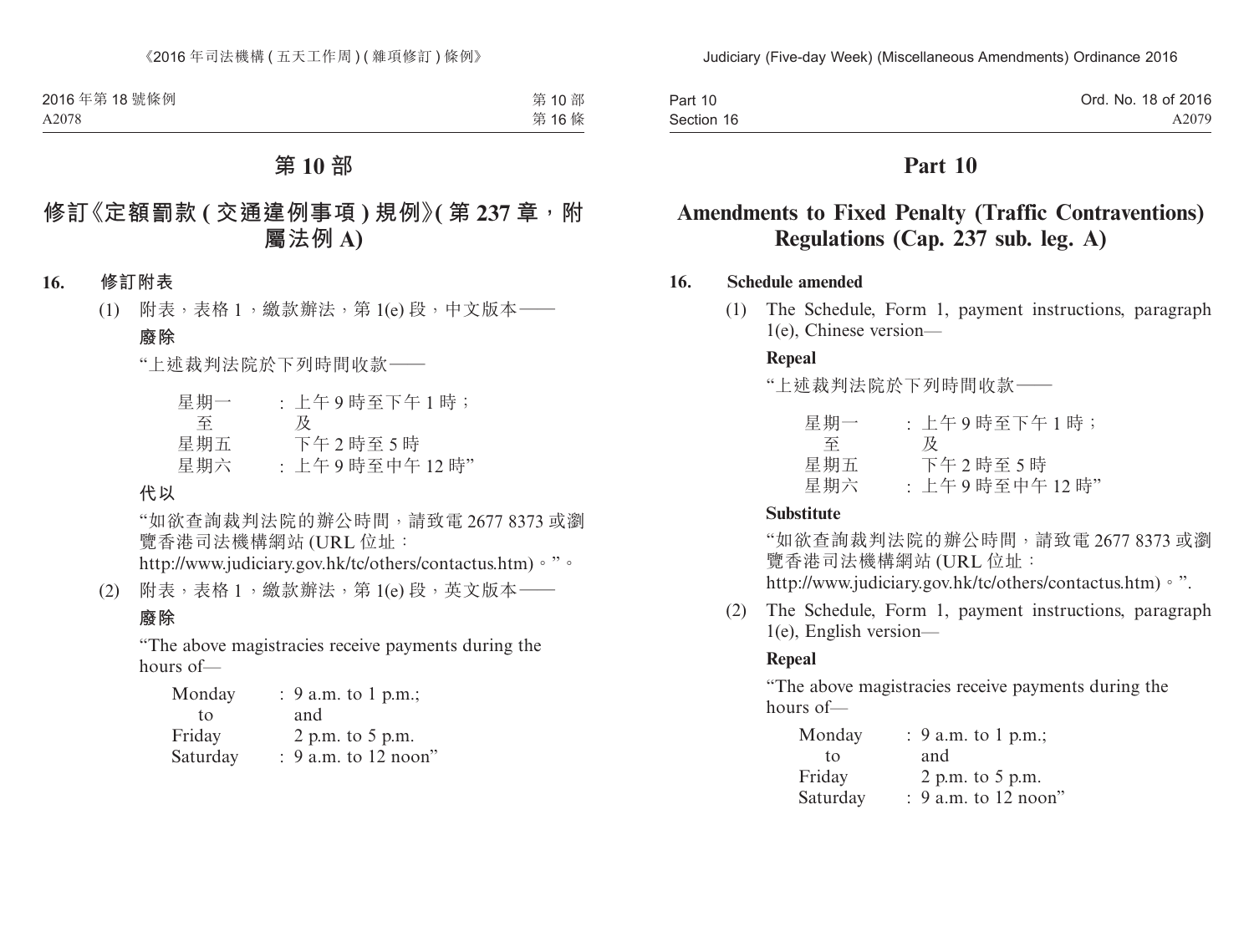| Part 10    | Ord. No. 18 of 2016 |
|------------|---------------------|
| Section 16 | A2081               |

#### **Substitute**

"For the opening hours of the magistrates' courts, please dial 2677 8373 or visit the web site of the Judiciary of Hong Kong (URL address:

http://www.judiciary.gov.hk/en/others/contactus.htm).".

(3) The Schedule, Form 2, payment instructions, paragraph 1(e), Chinese version—

#### **Repeal**

"上述裁判法院於下列時間收款——

| 星期一 | : 上午9時至下午1時;  |
|-----|---------------|
| 至   | 及             |
| 星期五 | 下午2時至5時       |
| 星期六 | : 上午9時至中午12時" |

#### **Substitute**

"如欲查詢裁判法院的辦公時間,請致電 2677 8373 或瀏 覽香港司法機構網站 (URL 位址:

- http://www.judiciary.gov.hk/tc/others/contactus.htm)。".
- (4) The Schedule, Form 2, payment instructions, paragraph 1(e), English version—

#### **Repeal**

"The above magistracies receive payments during the hours of—

| Monday   | : 9 a.m. to 1 p.m.;    |
|----------|------------------------|
| tο       | and                    |
| Friday   | 2 p.m. to 5 p.m.       |
| Saturday | $: 9$ a.m. to 12 noon" |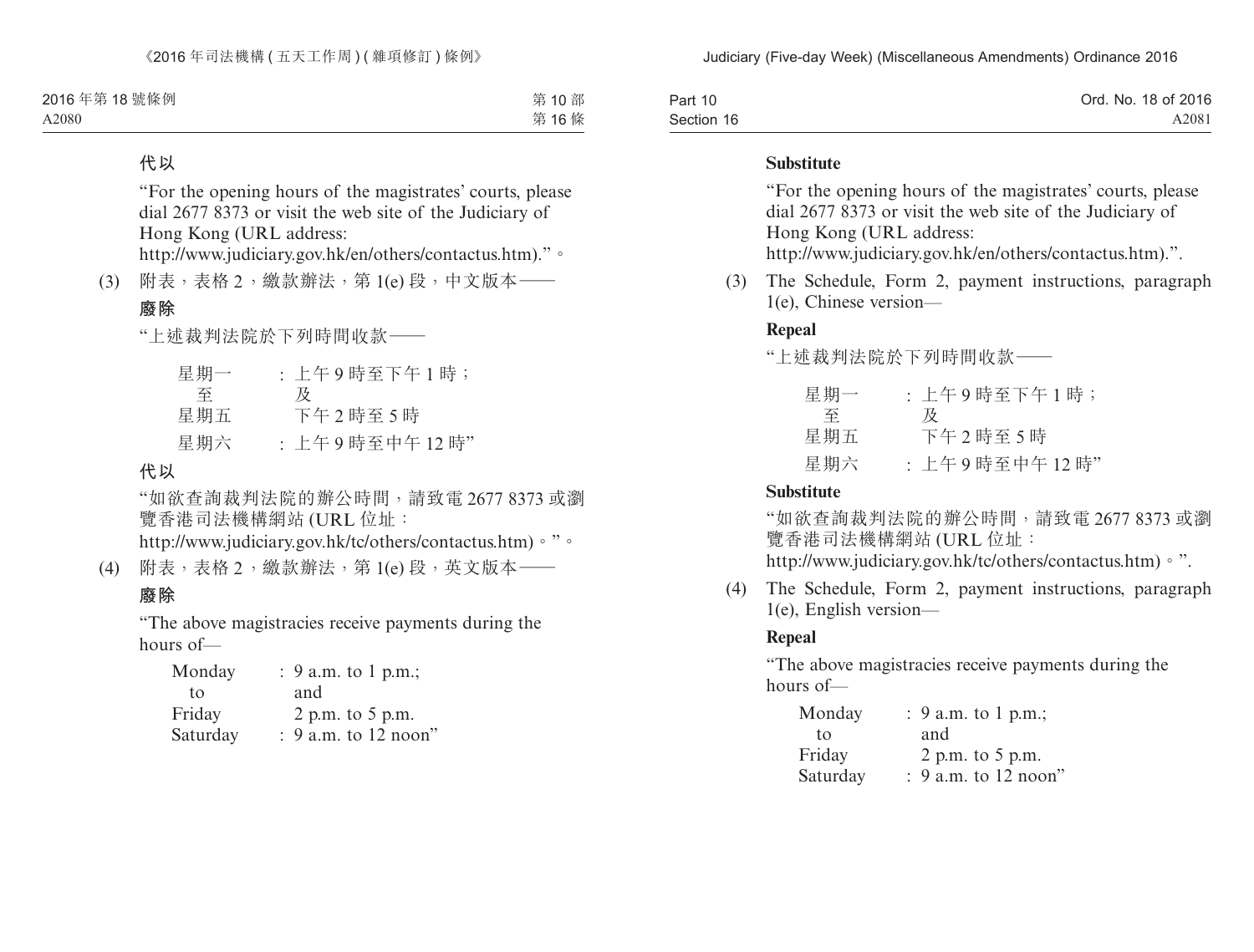| Part 10    | Ord. No. 18 of 2016 |
|------------|---------------------|
| Section 16 | A2083               |

#### **Substitute**

"For the opening hours of the magistrates' courts, please dial 2677 8373 or visit the web site of the Judiciary of Hong Kong (URL address:

http://www.judiciary.gov.hk/en/others/contactus.htm).".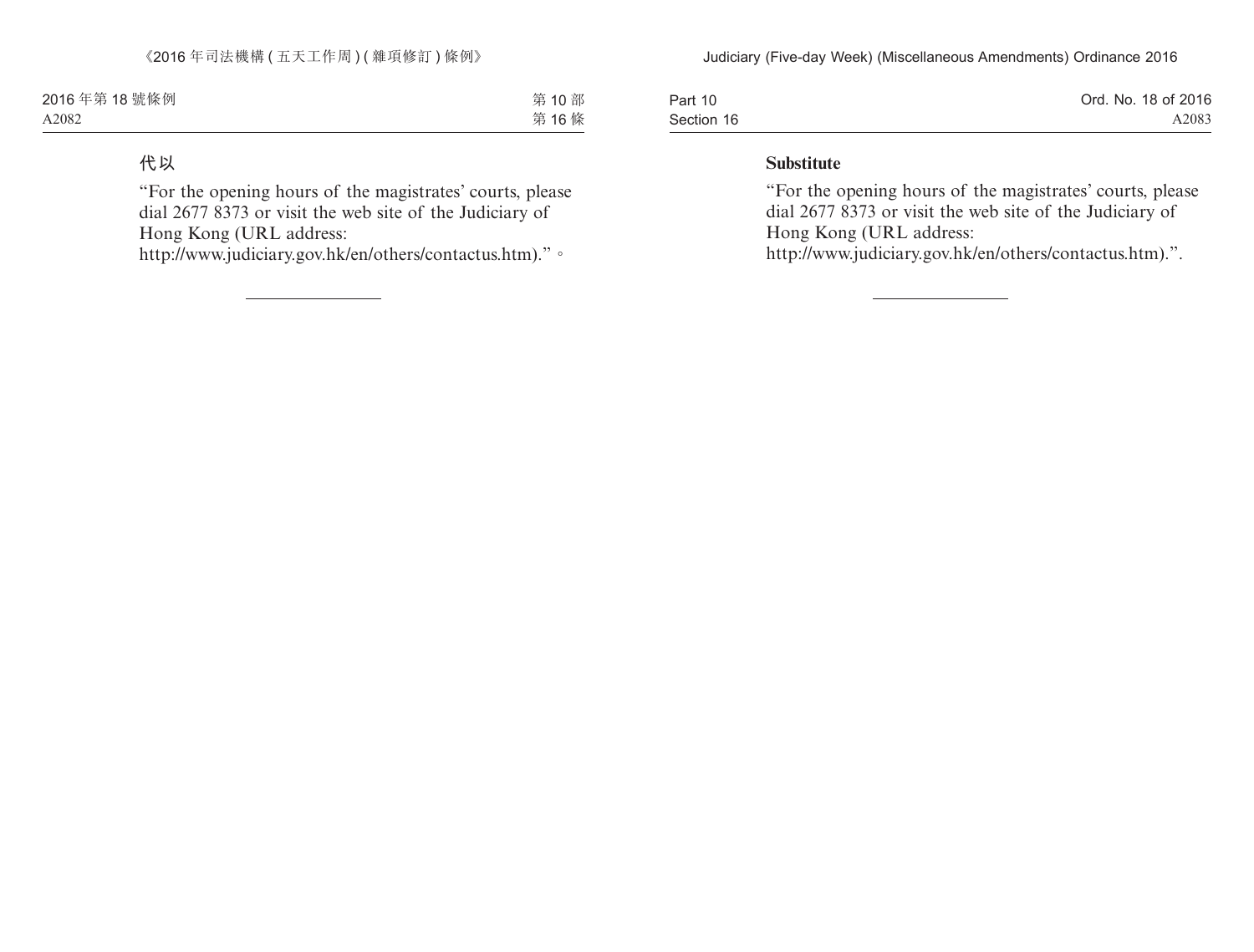| Part 11    | Ord. No. 18 of 2016 |
|------------|---------------------|
| Section 17 | A2085               |

# **Amendment to Fixed Penalty (Criminal Proceedings) Ordinance (Cap. 240)**

**17. Section 9 amended (payment of fixed penalty after issue of summons)**

Section 9(2A), after "intervening"—

**Add**

"Saturdays and".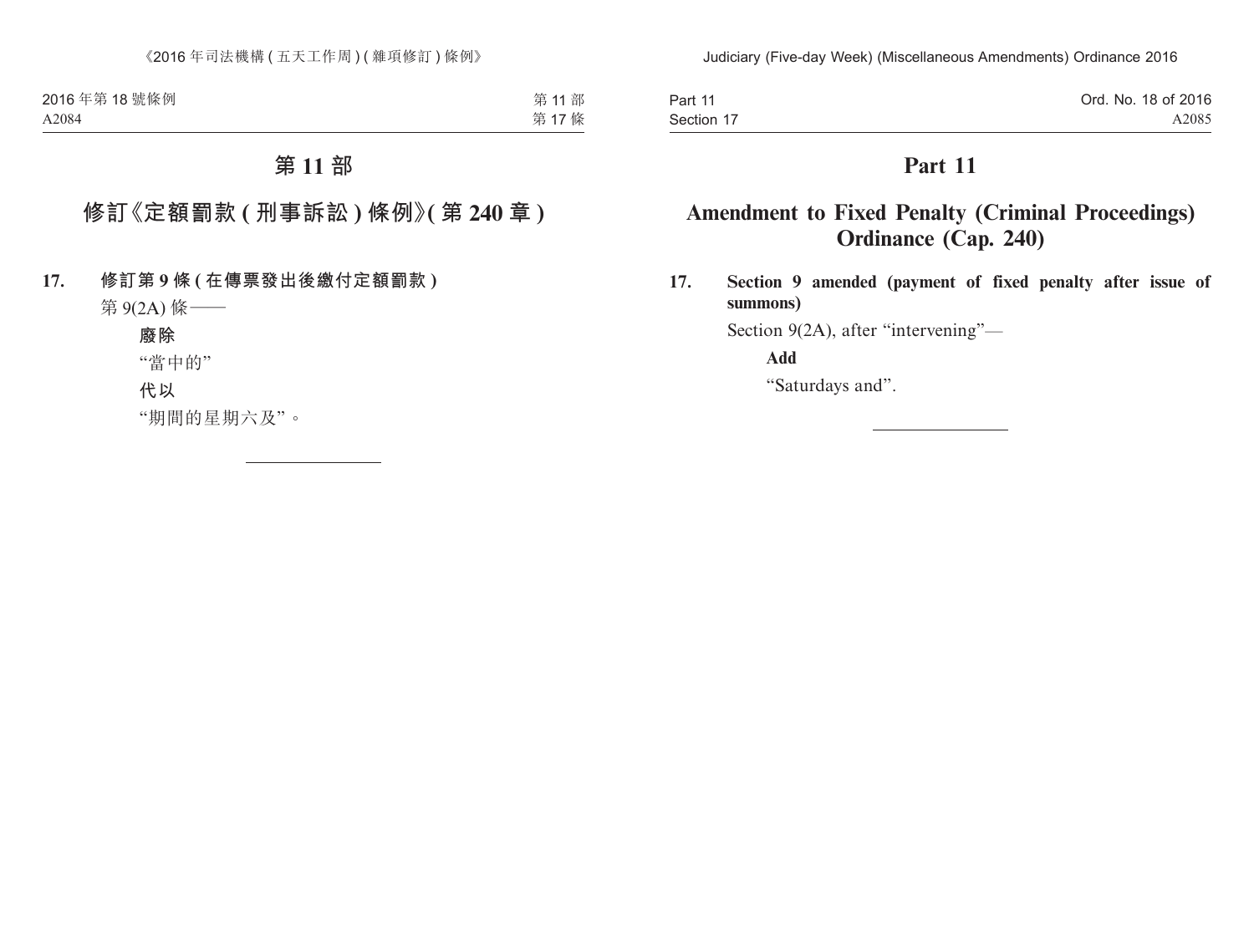| Part 12    | Ord. No. 18 of 2016 |
|------------|---------------------|
| Section 18 | A2087               |

# **Amendments to Fixed Penalty (Criminal Proceedings) Regulations (Cap. 240 sub. leg. A)**

#### **18. Schedule amended**

(1) The Schedule, Form 1, payment instructions, paragraph 1(e), Chinese version—

### **Repeal**

|     | "上述裁判法院於下列時間收款–– |
|-----|------------------|
| 星期一 | : 上午9時至下午1時;     |
| 至   | 及                |
| 星期五 | 下午2時至5時          |
| 星期六 | : 上午9時至中午12時"    |

#### **Substitute**

"如欲查詢裁判法院的辦公時間,請致電 2677 8373 或瀏 覽香港司法機構網站 (URL 位址:

http://www.judiciary.gov.hk/tc/others/contactus.htm)。".

(2) The Schedule, Form 1, payment instructions, paragraph 1(e), English version—

#### **Repeal**

"The above magistracies receive payments during the hours of—

| Monday   | : 9 a.m. to 1 p.m.;    |
|----------|------------------------|
| tο       | and                    |
| Friday   | 2 p.m. to 5 p.m.       |
| Saturday | $: 9$ a.m. to 12 noon" |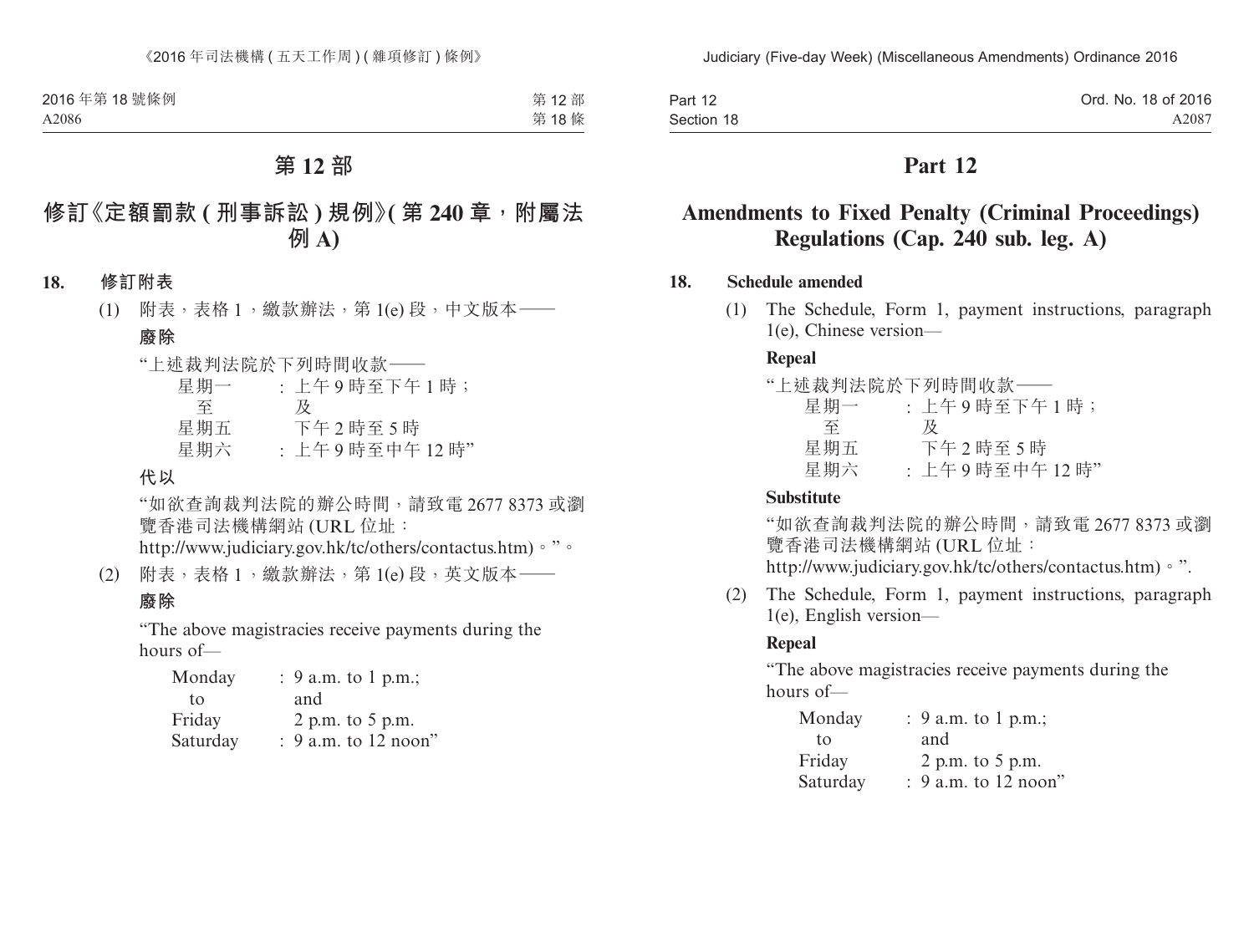| Part 12    | Ord. No. 18 of 2016 |
|------------|---------------------|
| Section 18 | A2089               |

#### **Substitute**

"For the opening hours of the magistrates' courts, please dial 2677 8373 or visit the web site of the Judiciary of Hong Kong (URL address:

http://www.judiciary.gov.hk/en/others/contactus.htm).".

(3) The Schedule, Form 2, payment instructions, paragraph 1(e), Chinese version—

### **Repeal**

|     | "上述裁判法院於下列時間收款–– |
|-----|------------------|
| 星期一 | : 上午9時至下午1時;     |
| 至   | 及                |
| 星期五 | 下午2時至5時          |
| 星期六 | : 上午9時至中午12時"    |

### **Substitute**

"如欲查詢裁判法院的辦公時間,請致電 2677 8373 或瀏 覽香港司法機構網站 (URL 位址: http://www.judiciary.gov.hk/tc/others/contactus.htm)。".

- (4) The Schedule, Form 2, payment instructions, paragraph
	- 1(e), English version—

### **Repeal**

"The above magistracies receive payments during the hours of—

| Monday   | : $9$ a.m. to 1 p.m.;  |
|----------|------------------------|
| tο       | and                    |
| Friday   | 2 p.m. to 5 p.m.       |
| Saturday | $: 9$ a.m. to 12 noon" |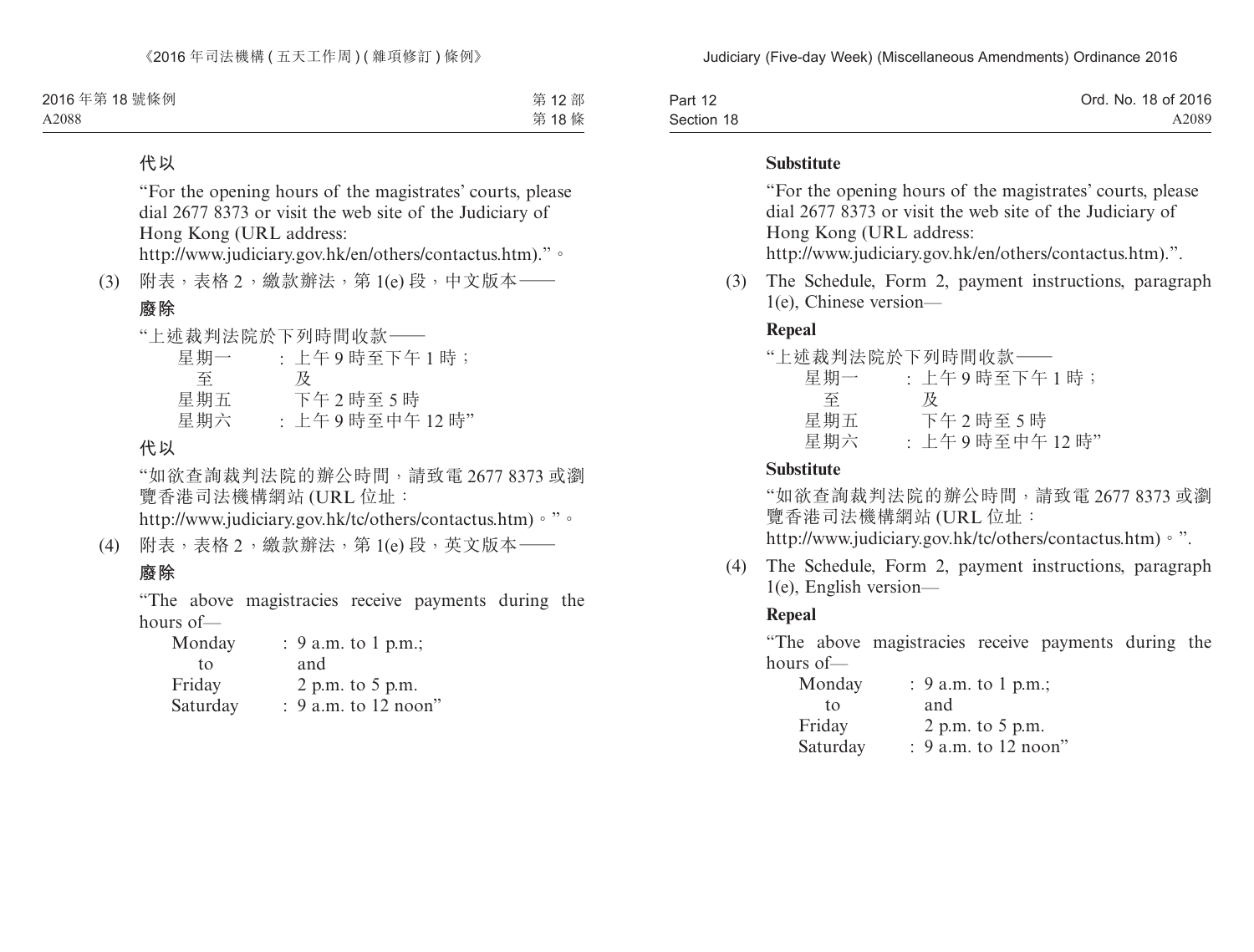| Part 12    | Ord. No. 18 of 2016 |
|------------|---------------------|
| Section 18 | A2091               |

#### **Substitute**

"For the opening hours of the magistrates' courts, please dial 2677 8373 or visit the web site of the Judiciary of Hong Kong (URL address:

http://www.judiciary.gov.hk/en/others/contactus.htm).".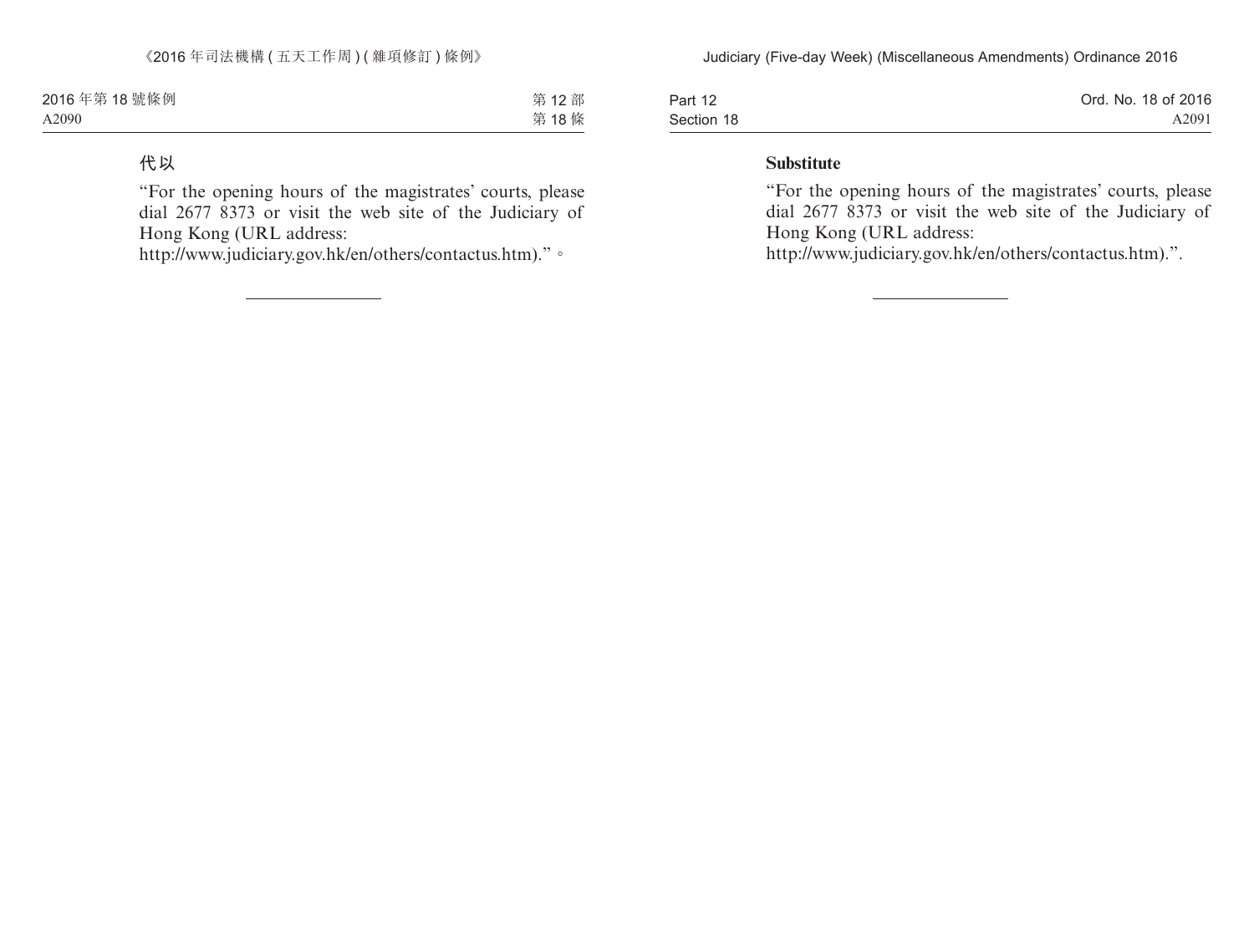| Part 13    | Ord. No. 18 of 2016 |
|------------|---------------------|
| Section 19 | A2093               |

# **Amendments to Housing (Traffic Contraventions) (Fixed Penalty) Bylaw (Cap. 283 sub. leg. C)**

**19. Section 18 amended (payment of fixed penalty after issue of summons)**

Section 18(2A), after "intervening"—

**Add**

"Saturdays and".

#### **20. Schedule 3 amended (forms)**

(1) Schedule 3, Form 1, payment instructions, paragraph 1(e), Chinese version—

#### **Repeal**

"上述裁判法院於下列時間收款——

星期一 : 上午 9 時至下午 1 時; 至 星期五 下午 2 時至 5 時 及 星期六 : 上午 9 時至中午 12 時"

### **Substitute**

"如欲查詢裁判法院的辦公時間,請致電 2677 8373 或瀏 覽香港司法機構網站 (URL 位址: http://www.judiciary.gov.hk/tc/others/contactus.htm)。".

(2) Schedule 3, Form 1, payment instructions, paragraph 1(e), English version—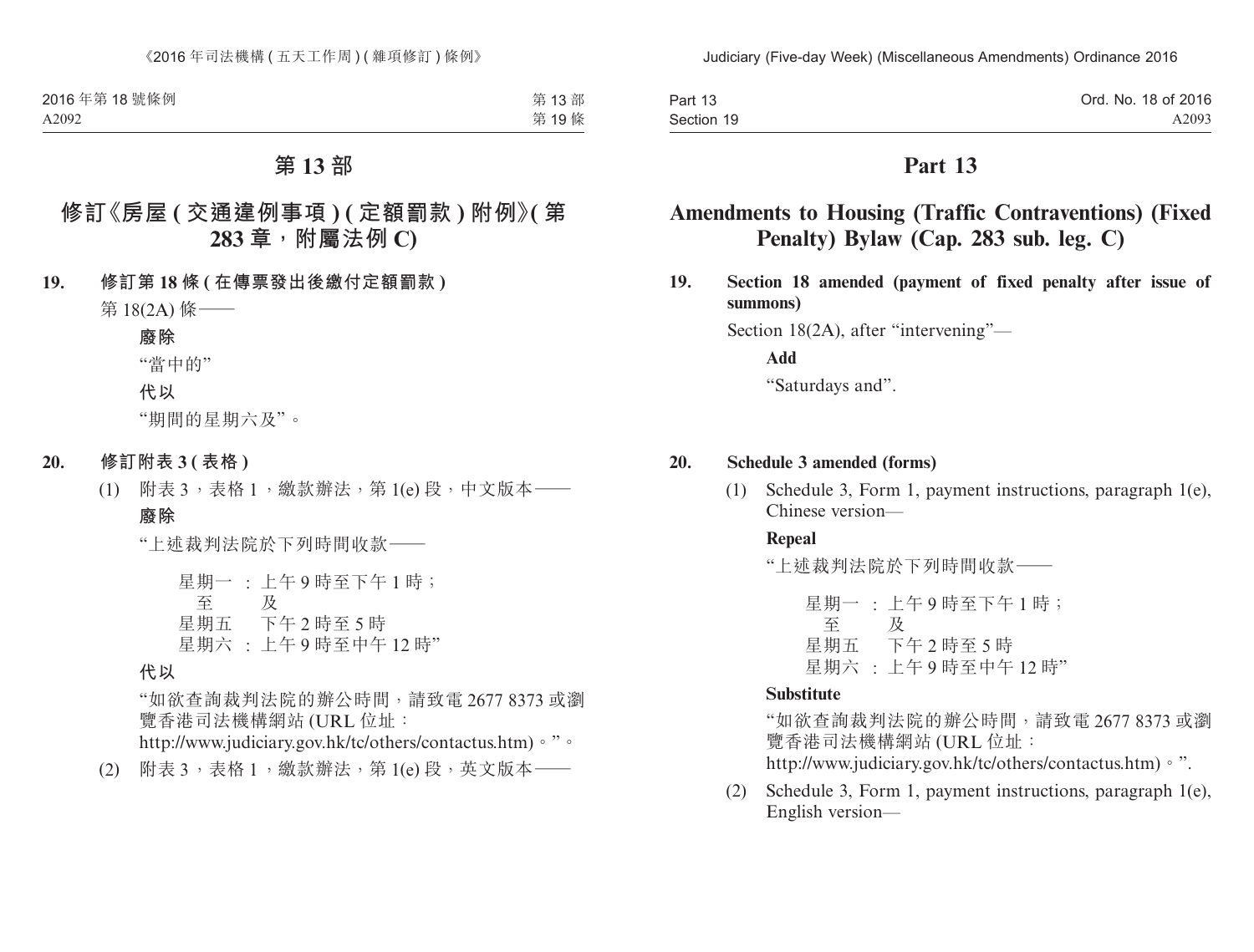| Part 13    | Ord. No. 18 of 2016 |
|------------|---------------------|
| Section 20 | A2095               |

#### **Repeal**

"The above magistracies receive payments during the hours of——

```
Monday
: 9 a.m. to 1 p.m.;
    to
Friday
2 p.m. to 5 p.m.
          and
Saturday : 9 a.m. to 12 noon"
```
### **Substitute**

"For the opening hours of the magistrates' courts, please dial 2677 8373 or visit the web site of the Judiciary of Hong Kong (URL address:

http://www.judiciary.gov.hk/en/others/contactus.htm).".

(3) Schedule 3, Form 2, payment instructions, paragraph 1(e), Chinese version—

### **Repeal**

"上述裁判法院於下列時間收款 — 星期一至星期五 : 上午 9 時至下午 1 時;及 下午 2 時至 5 時 星期六 : 上午 9 時至中午 12 時"

### **Substitute**

"如欲查詢裁判法院的辦公時間,請致電 2677 8373 或瀏 覽香港司法機構網站 (URL 位址: http://www.judiciary.gov.hk/tc/others/contactus.htm)。".

(4) Schedule 3, Form 2, payment instructions, paragraph 1(e), English version—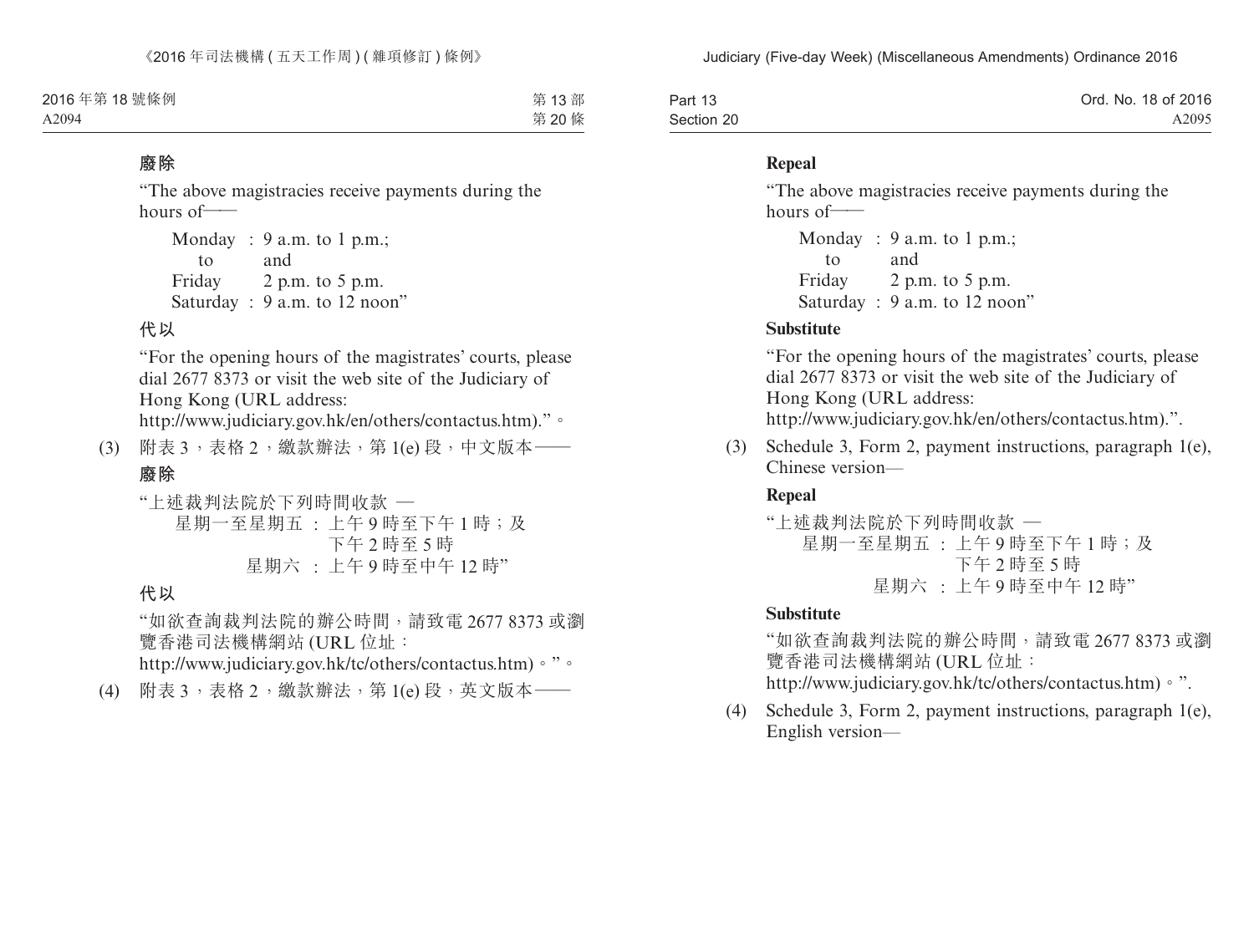| Part 13    | Ord. No. 18 of 2016 |
|------------|---------------------|
| Section 20 | A2097               |

### **Repeal**

"The above magistracies receive payments during the hours of-

Monday to Friday : 9 a.m. to 1 p.m.; and 2 p.m. to 5 p.m. Saturday : 9 a.m. to 12 noon"

#### **Substitute**

"For the opening hours of the magistrates' courts, please dial 2677 8373 or visit the web site of the Judiciary of Hong Kong (URL address:

http://www.judiciary.gov.hk/en/others/contactus.htm).".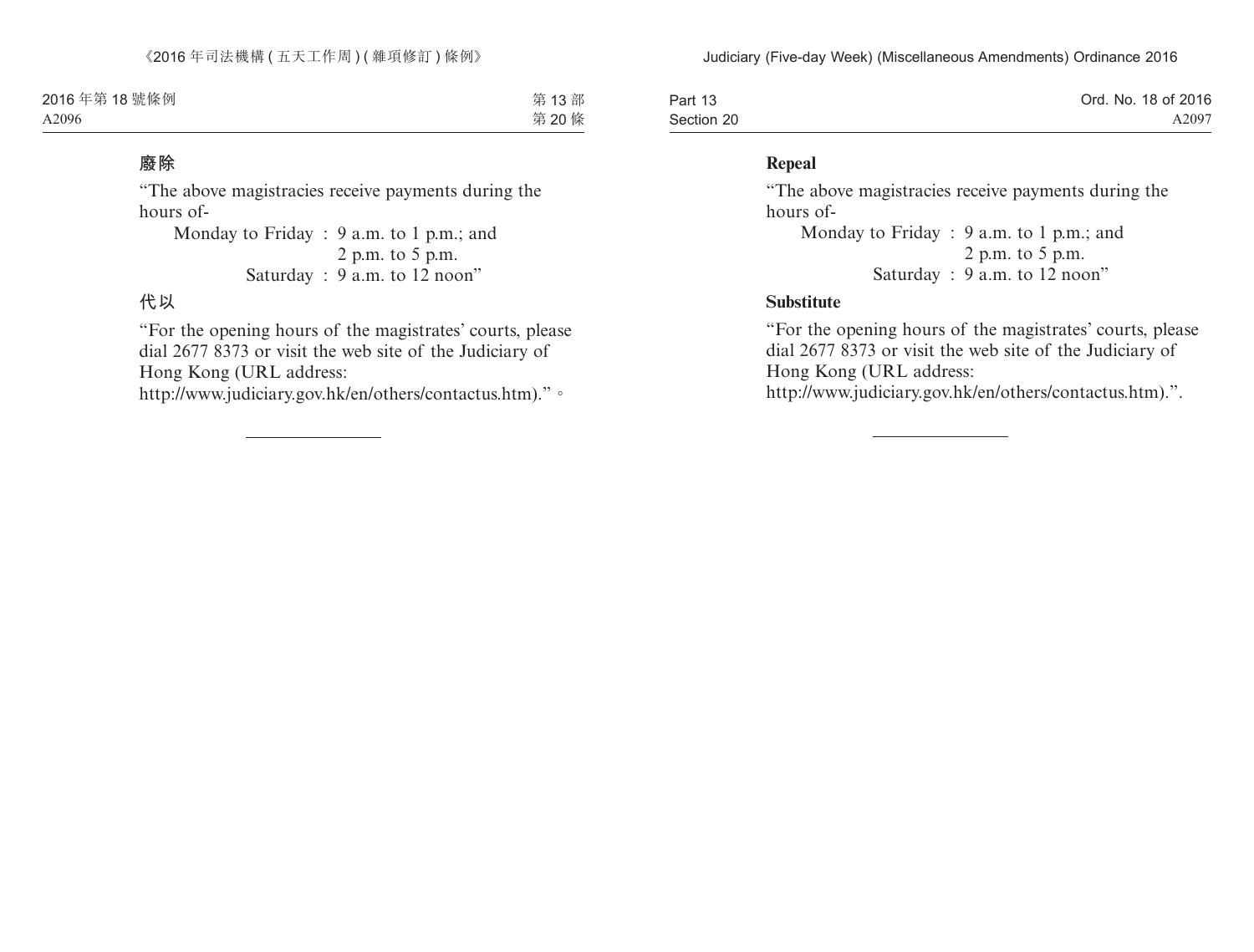| Part 14    | Ord. No. 18 of 2016 |
|------------|---------------------|
| Section 21 | A2099               |

# **Amendments to Rules of the District Court (Cap. 336 sub. leg. H)**

**21. Order 3, rule 2 amended (reckoning periods of time)**

(1) Order 3, rule 2(5)—

#### **Repeal**

"Sunday or a general holiday"

#### **Substitute**

"specified day".

(2) Order 3, rule 2(5)—

#### **Repeal**

everything after "excluded.".

(3) Order 3, after rule 2(5)—

### **Add**

"(6) In this rule—

*specified day* (指明日子) means—

- (a) a Saturday;
- (b) a general holiday;
- (c) a gale warning day as defined by section 71(2) of the Interpretation and General Clauses Ordinance (Cap. 1);
- (d) a black rainstorm warning day as defined by that section; or
- (e) (if the act in question is required to be done at an office of the Court) another day on which the office is closed.".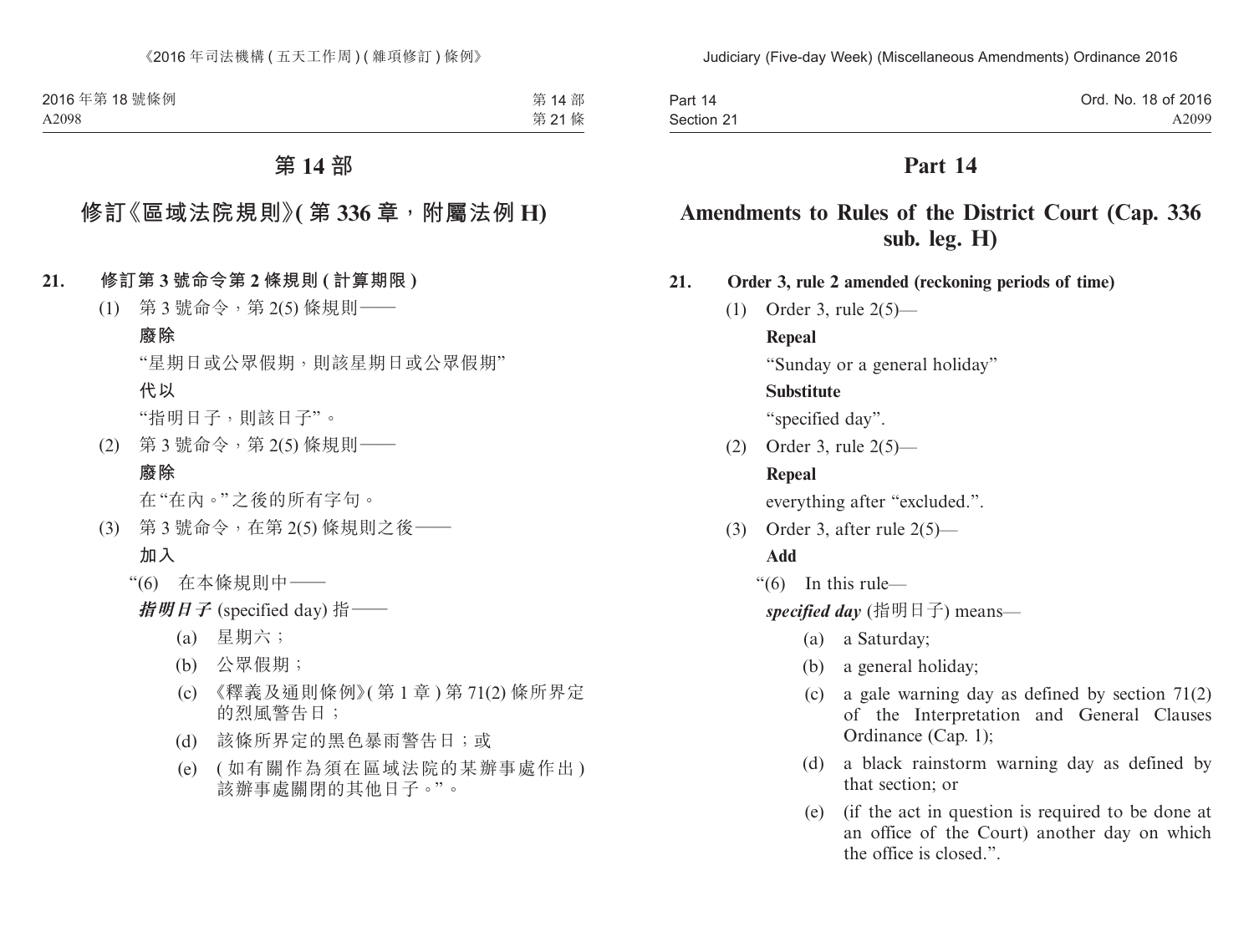| Part 14    | Ord. No. 18 of 2016 |
|------------|---------------------|
| Section 22 | A2101               |

#### **22. Order 3, rule 4 amended (time expires on Sunday, etc.)**

(1) Order 3, rule 4, heading— **Repeal** "**Sunday, etc.**" **Substitute**

"**day on which office is closed**".

(2) Order 3—

### **Renumber rule 4 as rule 4(1).**

(3) Order 3, rule 4(1)—

#### **Repeal**

"Sunday or other day on which that office is closed"

#### **Substitute**

"specified day".

(4) Order 3, after rule 4(1)—

### **Add**

"(2) In this rule—

specified day (指明日子), in relation to an office of the Court, means—

- (a) a Saturday;
- (b) a general holiday;
- (c) a gale warning day as defined by section 71(2) of the Interpretation and General Clauses Ordinance (Cap. 1);
- (d) a black rainstorm warning day as defined by that section; or
- (e) another day on which the office is closed.".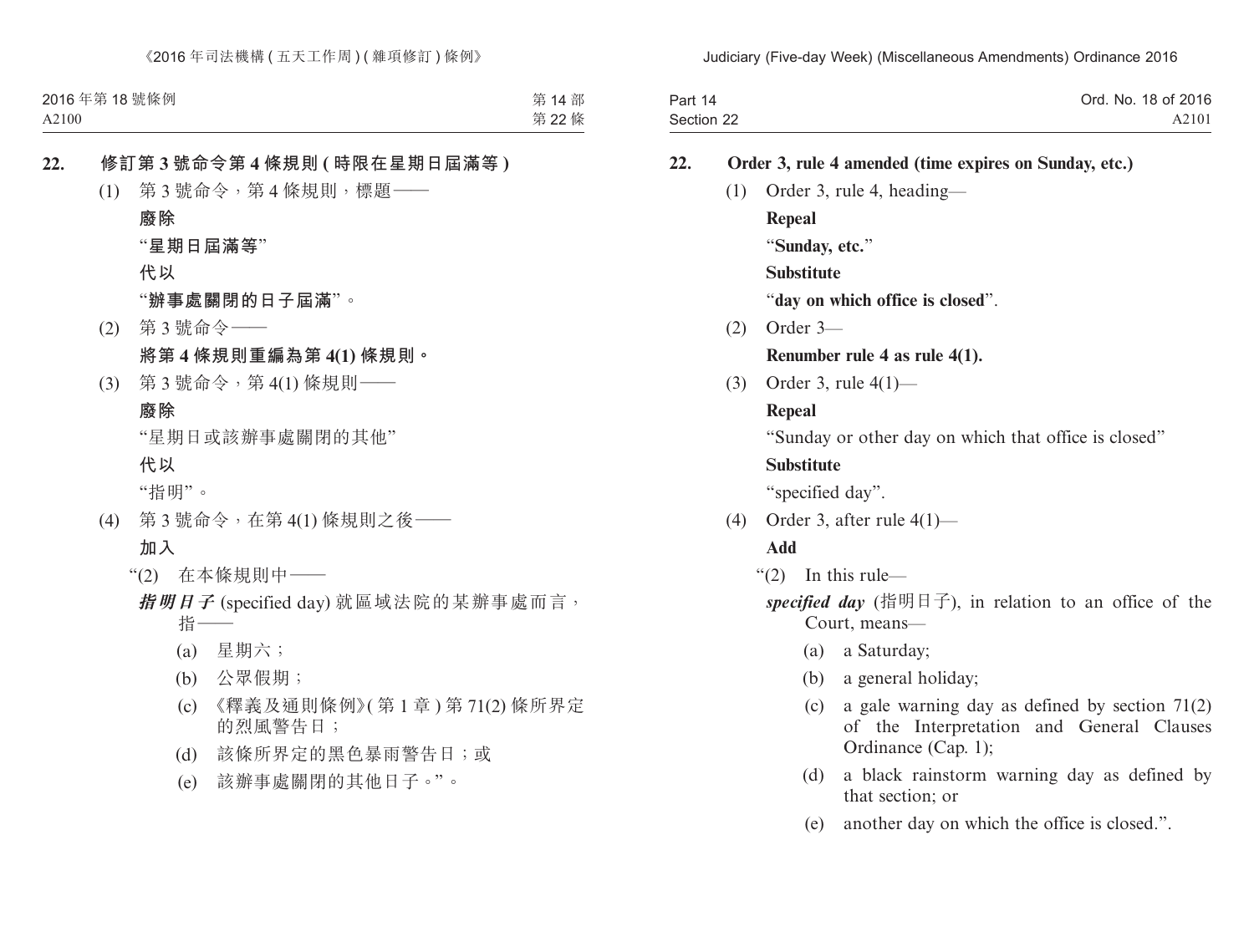| Part 14    | Ord. No. 18 of 2016 |
|------------|---------------------|
| Section 23 | A2103               |

#### **23. Order 64, rule 1 amended (days on which Court offices open)**

(1) Order 64, rule 1(1)—

### **Repeal**

everything after "except"

#### **Substitute**

"Saturdays and general holidays.".

(2) Order 64, after rule  $1(1)$ —

#### **Add**

"(2) However, the Registrar or the Chief Justice may from time to time direct an office of the Court to be open or closed on any day.".

#### **24. Order 64, rule 2 amended (hours when Court offices open)**

Order 64, rule 2, after "as"—

**Add**

"the Registrar or".

#### **25. Order 65, rule 7 substituted**

Order 65—

**Repeal rule 7 Substitute**

### "**7. Effect of service at certain time (O. 65, r. 7)**

- (1) This rule applies if a document (other than a writ of summons or other originating process) is served under rule 2 or  $5(1)(a)$ —
	- (a) on a specified day; or
	- (b) after 4 p.m. on another day.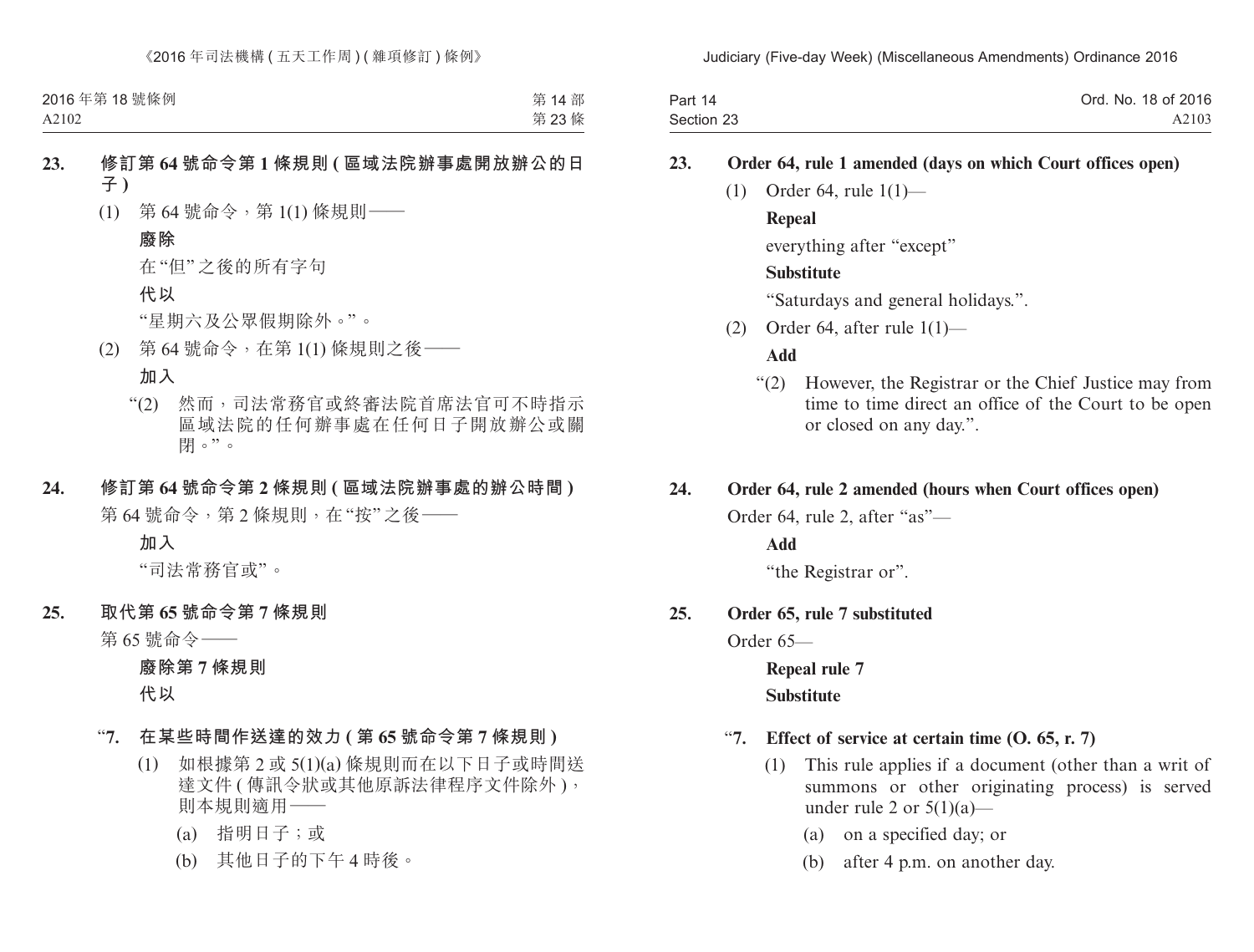| Part 14    | Ord. No. 18 of 2016 |
|------------|---------------------|
| Section 25 | A2105               |

- (2) For computing a period of time after service of the document, the document is deemed to be served on the next following day, not being a specified day.
- (3) In this rule—

*specified day* (指明日子) means—

- (a) a Saturday;
- (b) a general holiday;
- (c) a gale warning day as defined by section 71(2) of the Interpretation and General Clauses Ordinance (Cap. 1); or
- (d) a black rainstorm warning day as defined by that section.".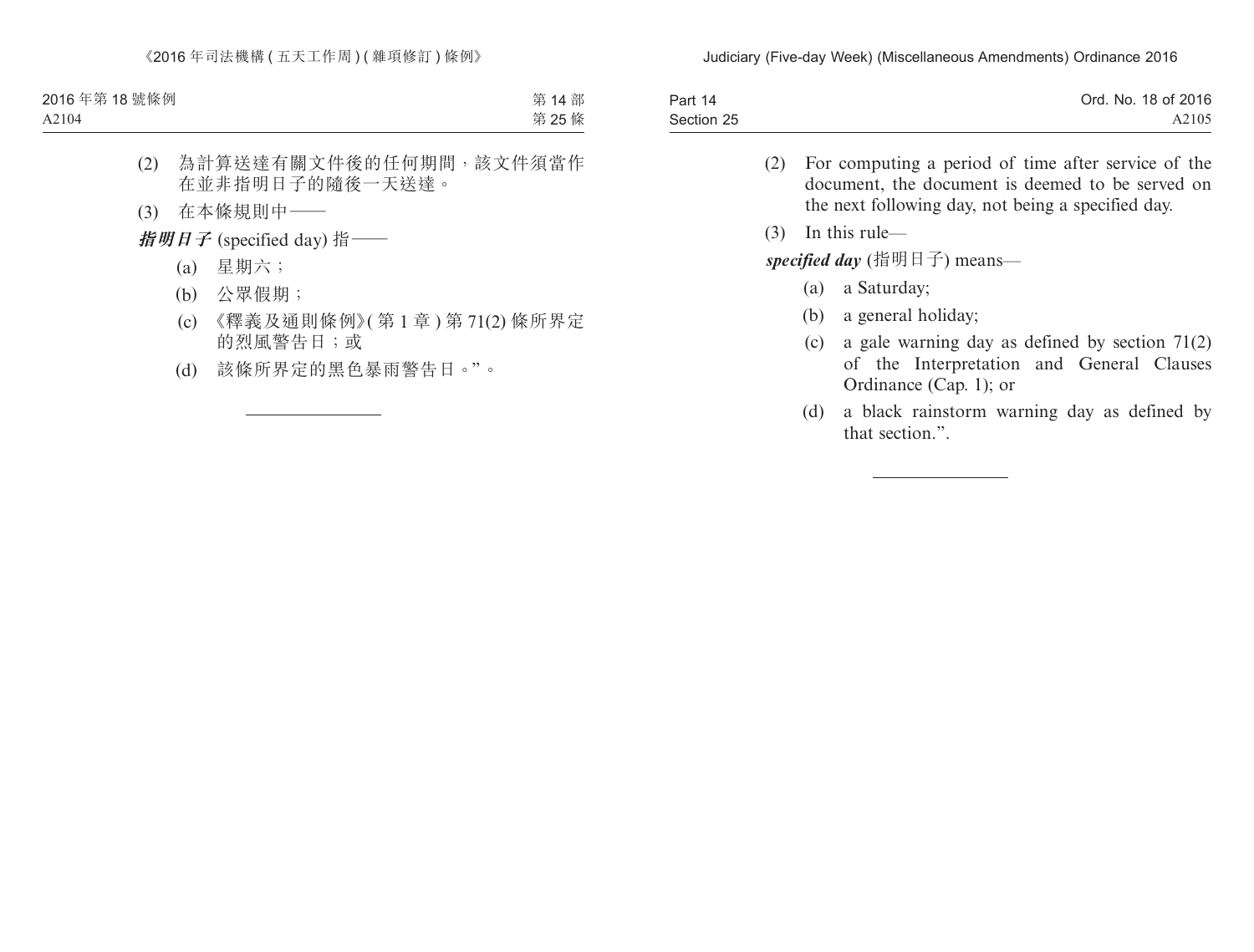| Part 15    | Ord. No. 18 of 2016 |
|------------|---------------------|
| Section 26 | A2107               |

# **Amendment to Small Claims Tribunal (Suitors' Funds) Rules (Cap. 338 sub. leg. D)**

**26. Rule 6 amended (payment out of funds in the tribunal)**

Rule 6(2)—

**Repeal**

"not"

### **Substitute**

"neither a Saturday nor".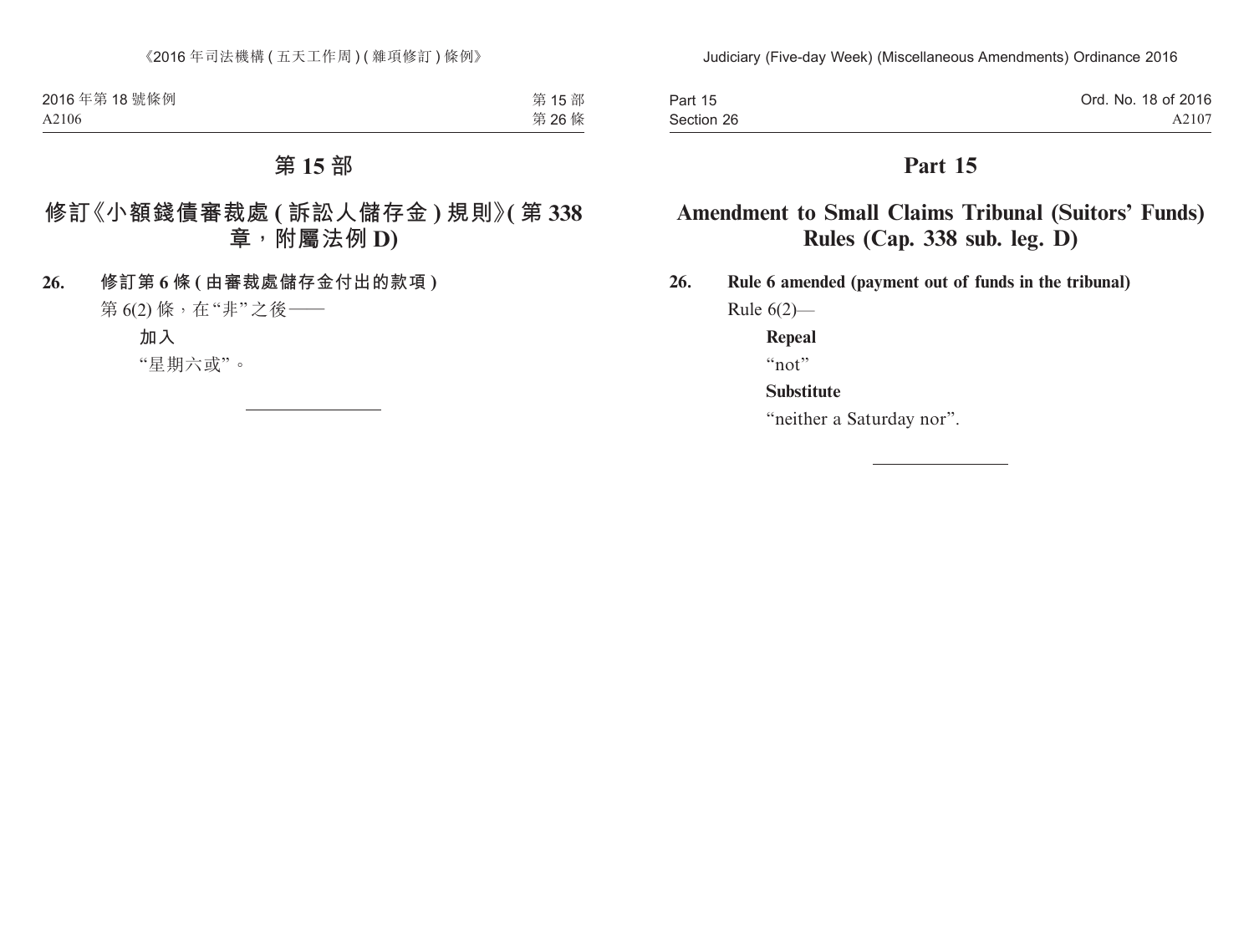| Part 16    | Ord. No. 18 of 2016 |
|------------|---------------------|
| Section 27 | A2109               |

# **Amendments to Hong Kong Court of Final Appeal Rules (Cap. 484 sub. leg. A)**

- **27. Rule 63 amended (Court Offices: days on which open and office hours)**
	- (1) Rule 63(1)—

### **Repeal**

everything after "except"

### **Substitute**

"Saturdays and general holidays.".

(2) After rule 63(1)—

# **Add**

- "(1A) However, the Chief Justice or the Registrar may from time to time direct an office of the Court to be open or closed on any day.".
- (3) Rule 63(2), after "Justice"—

# **Add**

"or the Registrar".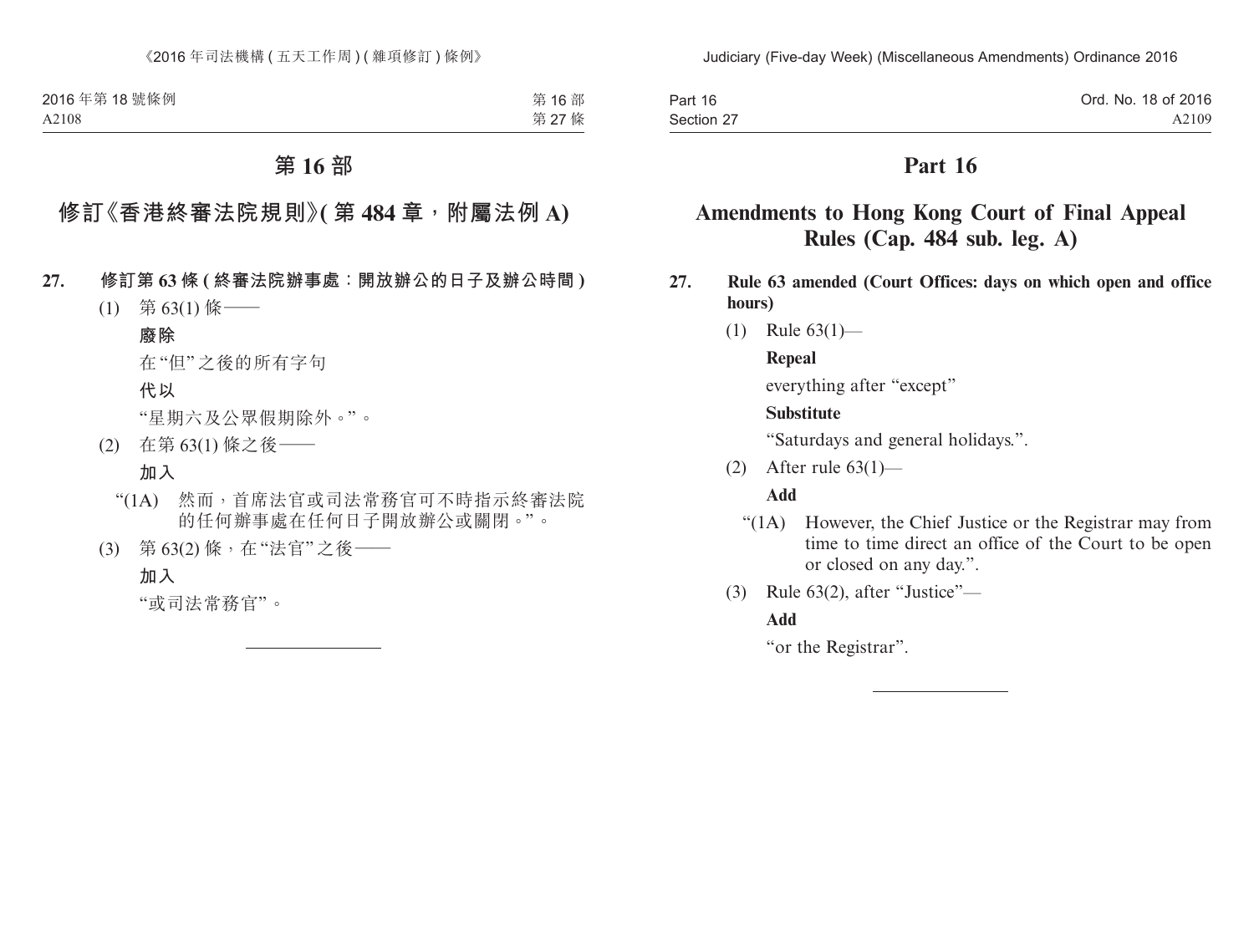| Part 17    | Ord. No. 18 of 2016 |
|------------|---------------------|
| Section 28 | A2111               |

# **Amendments to Coroners Ordinance (Cap. 504)**

**28. Section 2 amended (interpretation)**

Section 2<sub>—</sub>

**Repeal the definition of** *clear day***.**

### **29. Section 22 amended (summoning of jurors)**

After section 22(4)—

#### **Add**

- " $(5)$  For the purposes of subsection  $(2)$ , the following days must not be reckoned in computing the number of clear days—
	- (a) a Saturday;
	- (b) a public holiday;
	- (c) a gale warning day as defined by section 71(2) of the Interpretation and General Clauses Ordinance (Cap. 1);
	- (d) a black rainstorm warning day as defined by that section.".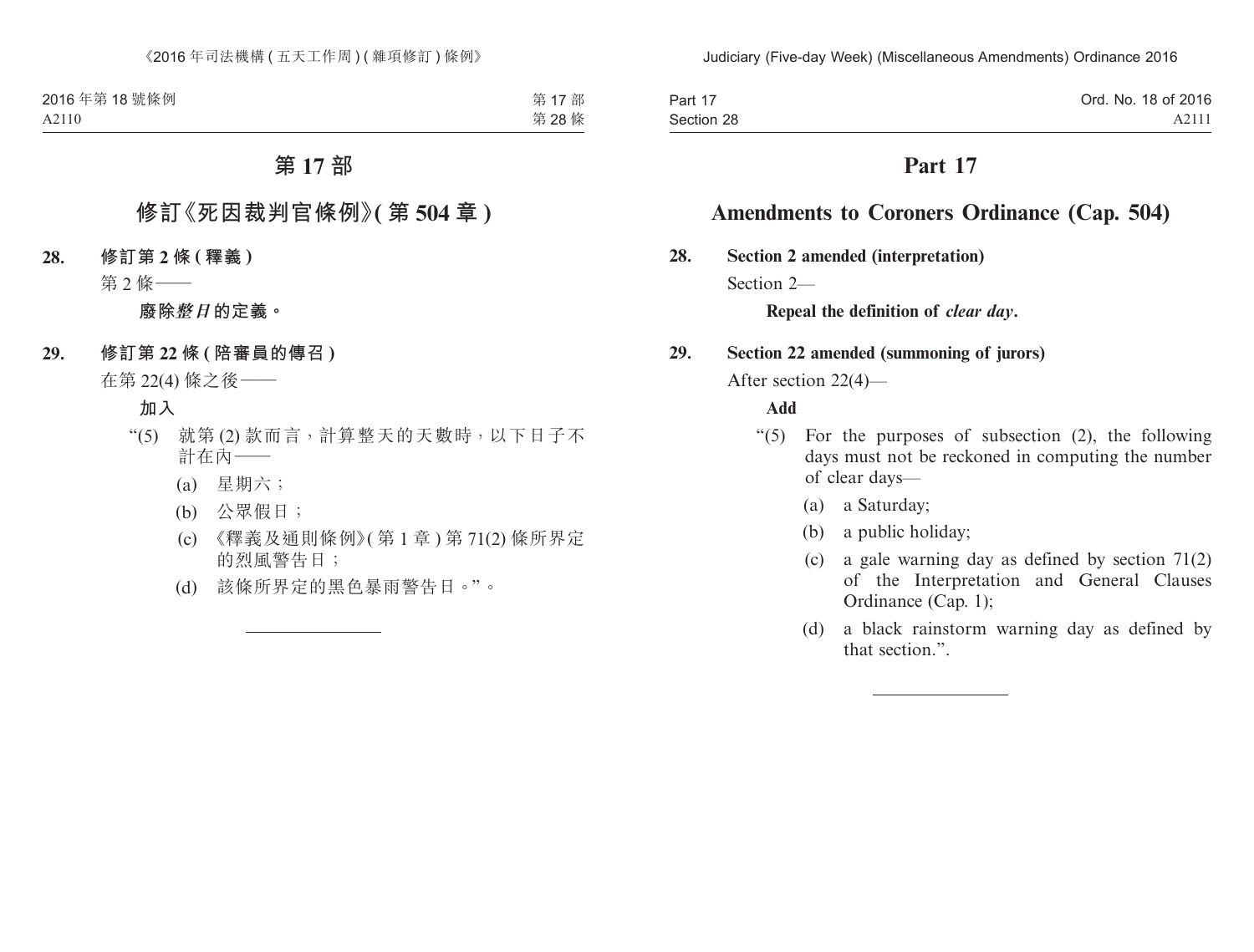| Part 18    | Ord. No. 18 of 2016 |
|------------|---------------------|
| Section 30 | A2113               |

### **Amendments to Coroners Rules (Cap. 504 sub. leg. B)**

- **30. Rule 9 amended (inquests not to be held on general holidays or Sundays)**
	- (1) Rule 9, heading—

**Repeal**

"**general holidays or Sundays**"

**Substitute**

"**Saturdays or general holidays**".

(2) Rule 9(1)—

### **Repeal**

"general holiday within the meaning of section 2 of the General Holidays Ordinance (Cap. 149)"

### **Substitute**

"Saturday or a general holiday (other than a Sunday)".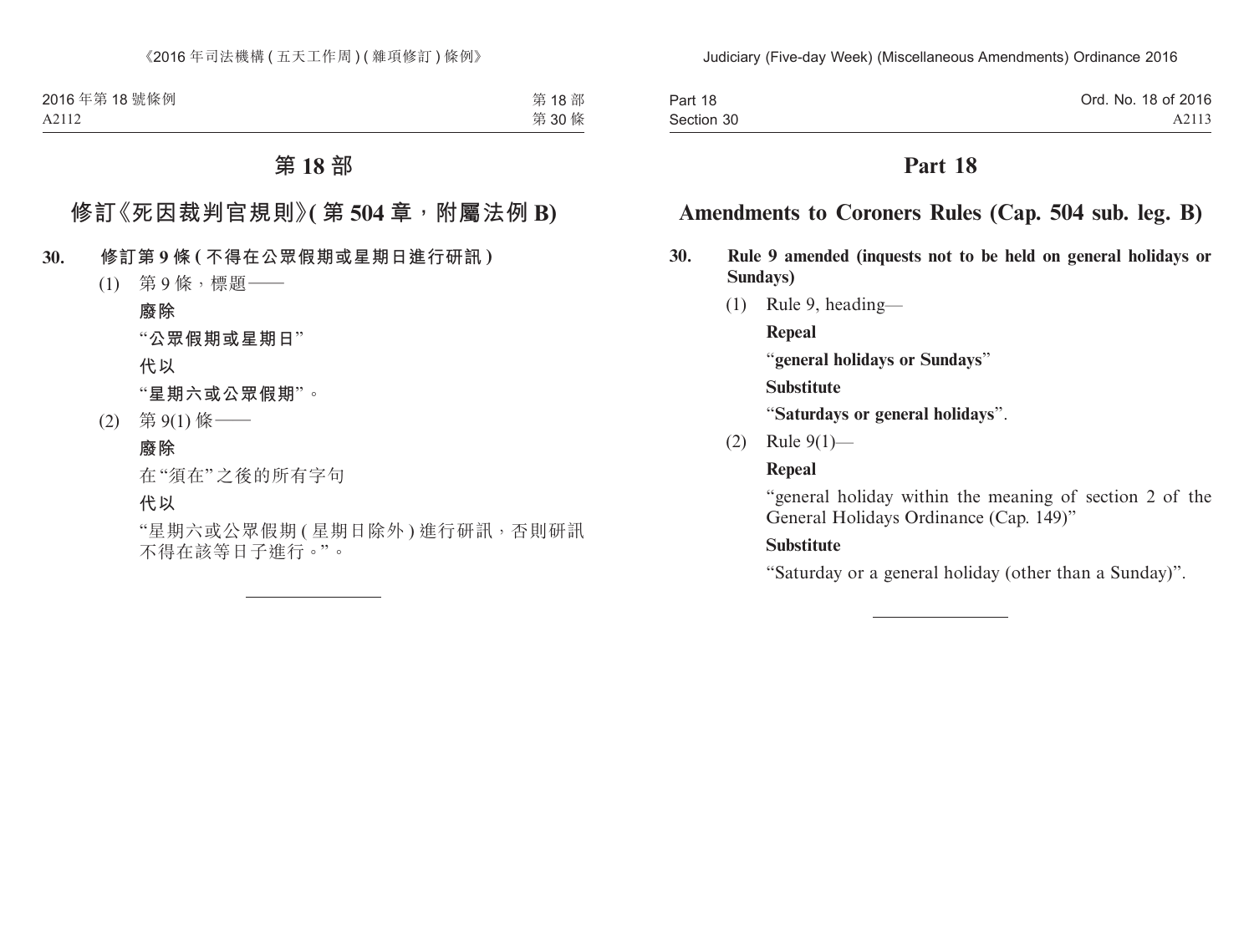| Part 19    | Ord. No. 18 of 2016 |
|------------|---------------------|
| Section 31 | A2115               |

# **Amendments to Mass Transit Railway (Transport Interchange) Bylaw (Cap. 556 sub. leg. D)**

**31. Section 49 amended (payment of fixed penalty after issue of summons)**

Section 49(3), after "intervening"—

**Add**

"Saturdays and".

#### **32. Schedule 3 amended (forms)**

(1) Schedule 3, Form 1, payment instructions, paragraph  $1(b)$ —

#### **Repeal**

"These offices receive payments during the hours of—

Monday—Friday 9 a.m. to 4 p.m. (District Offices and Magistracies close 1–2 p.m.)

Saturday 9 a.m. to 12 noon (District Offices close 11:30 a.m.)"

#### **Substitute**

"For the opening hours of the magistrates' courts, please dial 2677 8373 or visit the web site of the Judiciary of Hong Kong (URL address:

http://www.judiciary.gov.hk/en/others/contactus.htm).".

(2) Schedule 3, Form 2, payment instructions, paragraph  $1(b)$ —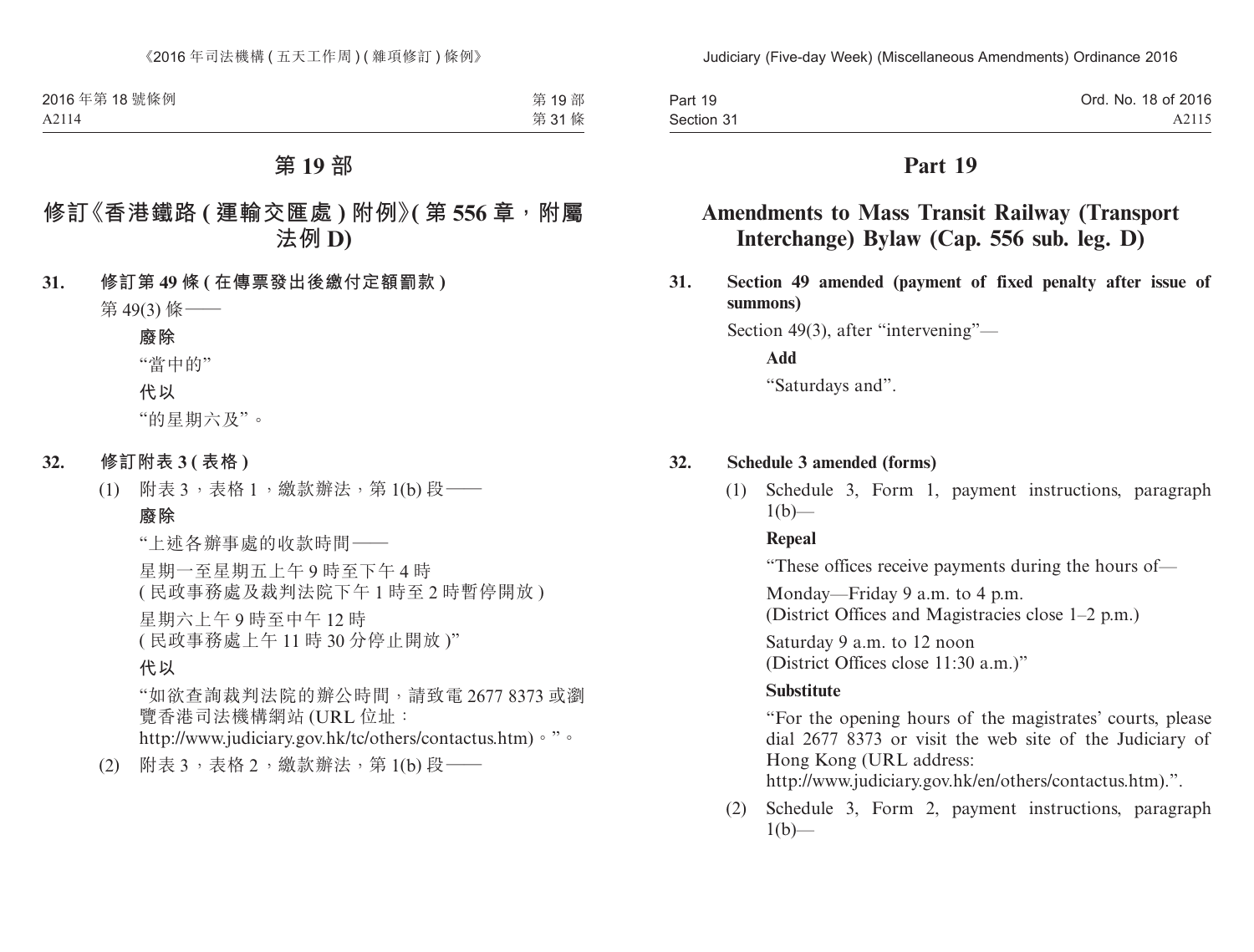| Part 19    | Ord. No. 18 of 2016 |
|------------|---------------------|
| Section 32 | A2117               |

### **Repeal**

"These offices receive payments during the hours of—

Monday–Friday 9 a.m. to 4 p.m.

(District Offices and Magistracies close 1–2 p.m.)

Saturday 9 a.m. to 12 noon (District Offices close 11:30 a.m.)"

### **Substitute**

"For the opening hours of the magistrates' courts, please dial 2677 8373 or visit the web site of the Judiciary of Hong Kong (URL address:

http://www.judiciary.gov.hk/en/others/contactus.htm).".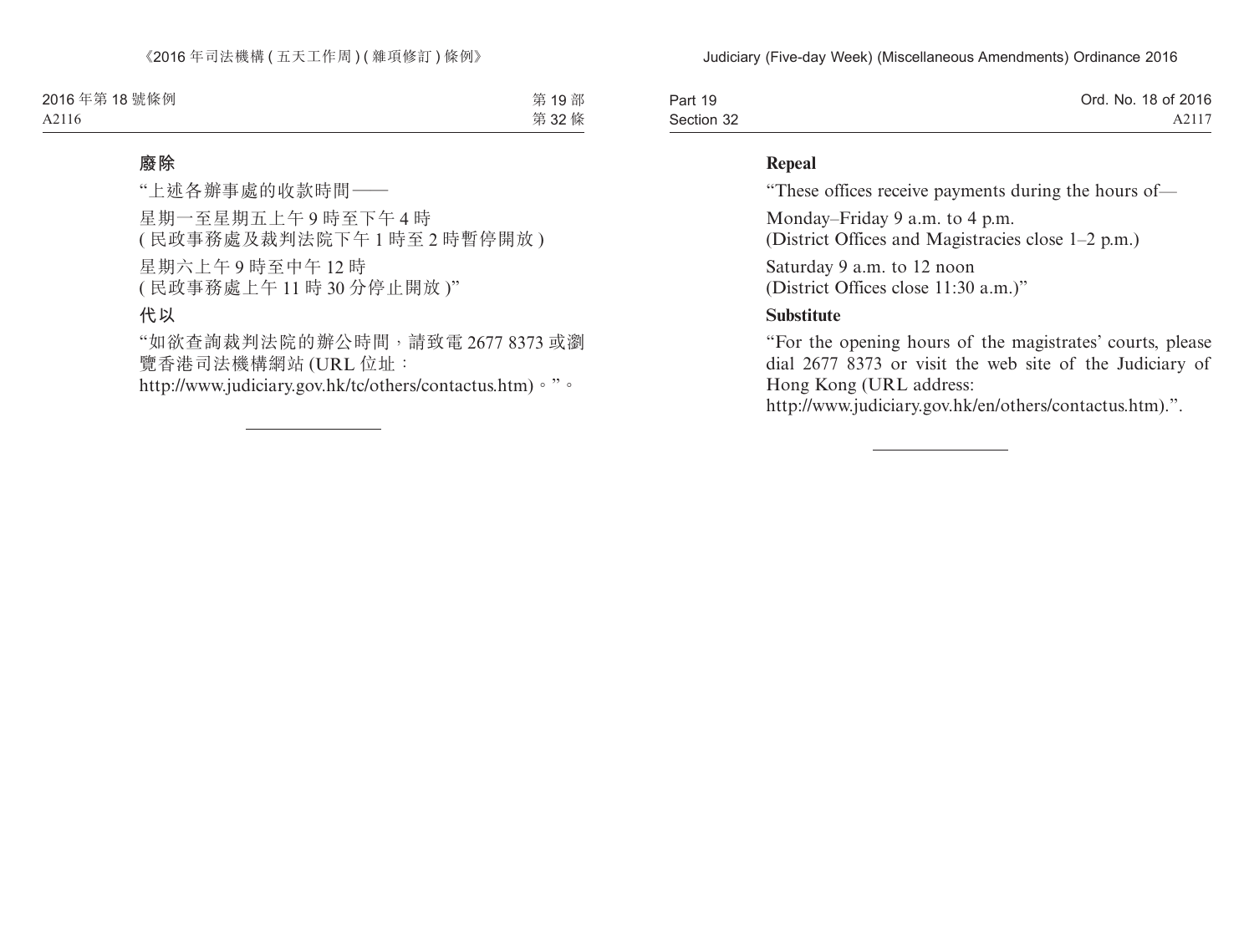| Part 20    | Ord. No. 18 of 2016 |
|------------|---------------------|
| Section 33 | A2119               |

# **Amendment to Fixed Penalty (Public Cleanliness Offences) Ordinance (Cap. 570)**

**33. Section 13 amended (payment of fixed penalty after issue of summons)**

Section 13(3)—

**Repeal**

" $No$ "

**Substitute**

"Neither a Saturday nor a".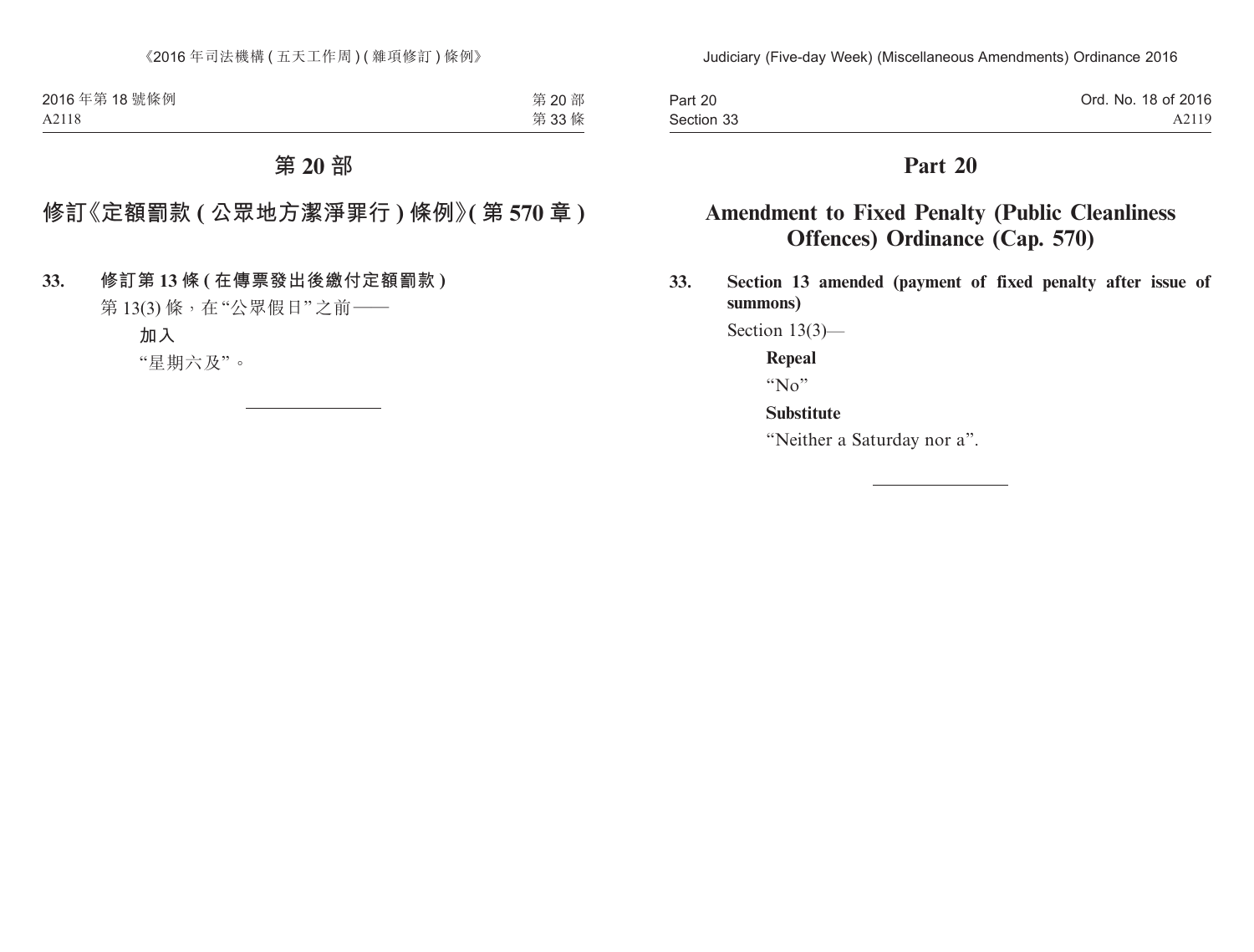| Part 21    | Ord. No. 18 of 2016 |
|------------|---------------------|
| Section 34 | A2121               |

# **Amendment to Fixed Penalty (Smoking Offences) Ordinance (Cap. 600)**

**34. Section 13 amended (payment of fixed penalty after issue of summons)**

Section 13(3)—

**Repeal**

" $No$ "

**Substitute**

"Neither a Saturday nor a".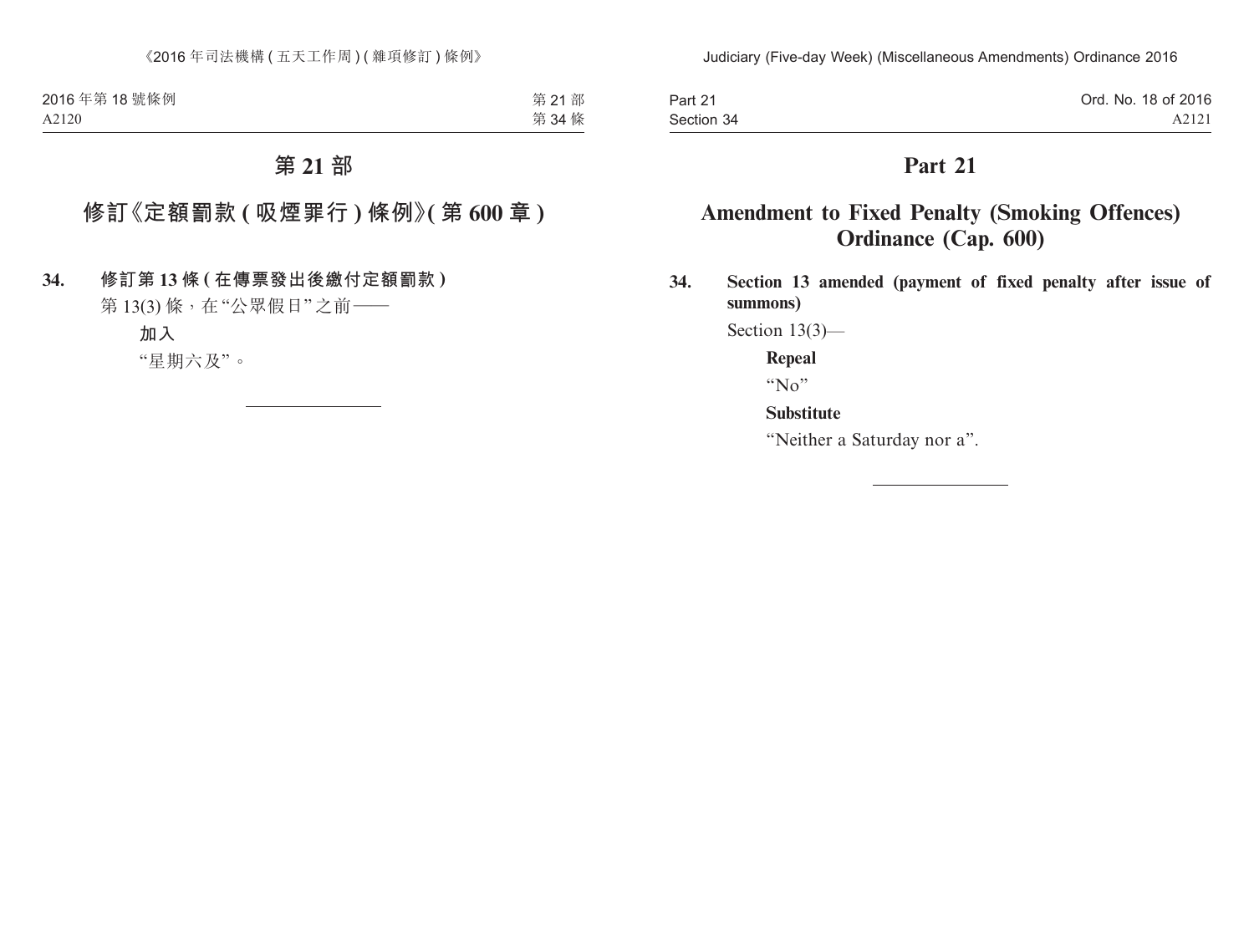| Part 22    | Ord. No. 18 of 2016 |
|------------|---------------------|
| Section 35 | A2123               |

# **Amendment to Product Eco-responsibility Ordinance (Cap. 603)**

**35. Section 28L amended (dispute of liability for offence)** Section 28L(6)—

**Repeal**

" $N_0$ "

### **Substitute**

"Neither a Saturday nor a".